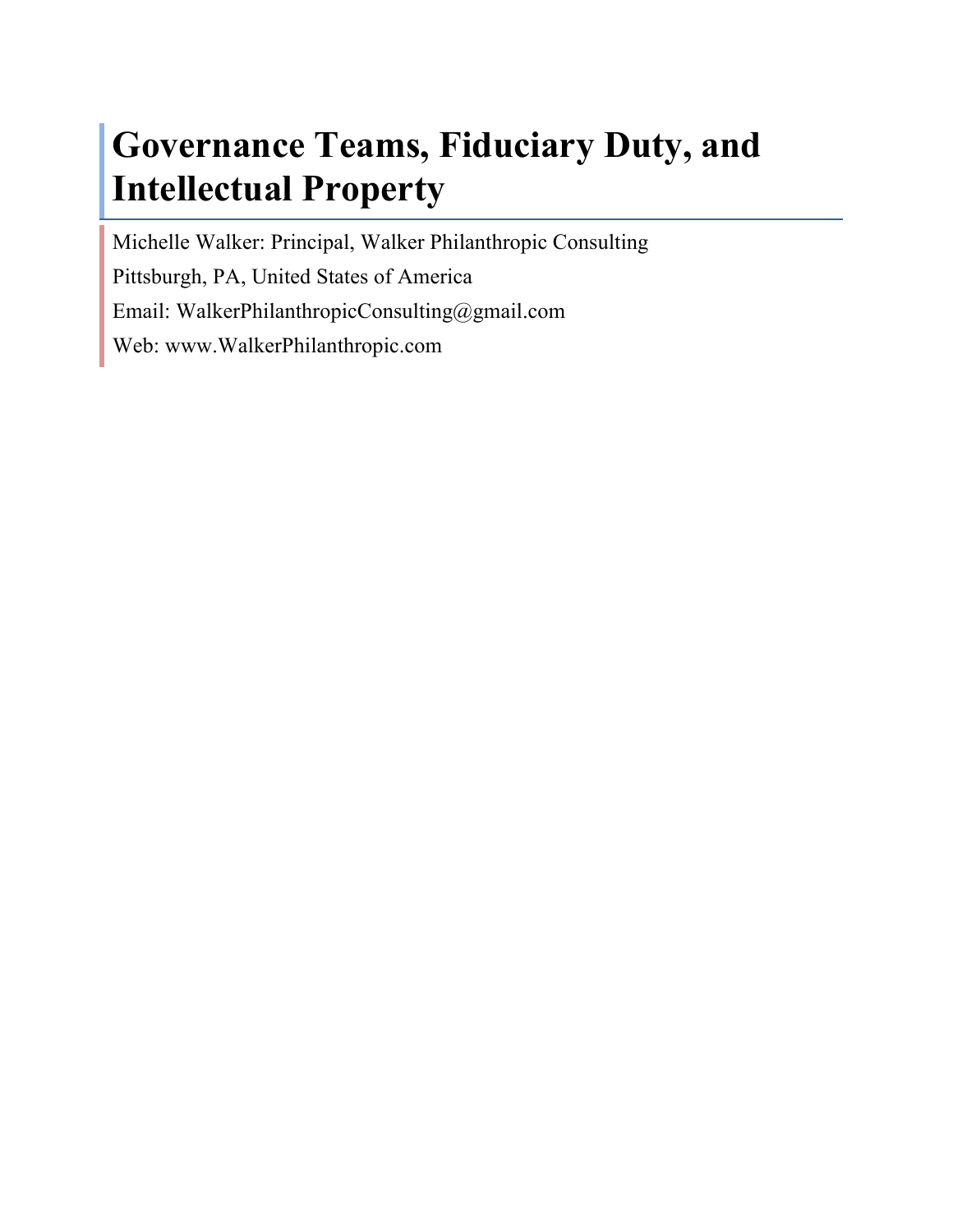## **Abstract**

Keywords: intellectual property, governance, fiduciary duty, assets, management

This conceptual paper is aimed at developing one thesis: articulating the rationale for why governance teams should recognize intellectual property as assets to be managed per their fiduciary responsibilities. Most governance teams limit their fiduciary scope to financial assets, which is not surprising given the prevalence of the financial management model in use at many nonprofit organizations. However, the financial management model generally ignores crucial, legally defensible, and sometimes valuable assets from the oversight of the governance team because it doesn't have a place on the balance sheet. Related to this thesis, I will present the data gathered in the survey research, the relevant analysis of governance questions in the survey, and present some questions for further research and consideration.

## **I. Background**

 

In 2013 I wrote a course paper analyzing some case studies of social entrepreneurs. I was interested in articulating the various ways these leaders and their organizations were leveraging intellectual property to scale. In the course of researching and writing that paper a new set of questions emerged. Specifically, I noted that few of organizations analyzed even mentioned intellectual property, let alone articulated managing or leveraging it for scale. However, it was clear in the review of their attempts to scale that a crucial part of the value proposition was that the organization had "something" that worked and was worth scaling. That "something" was partly intellectual property, either in the form of a product, program, process, or proprietary intelligence for executing the organization's mission. I was curious if this disregard for the term "intellectual property" was simply a terminology gap or if it was part of a larger disconnect between the assets of the organization and the strategy to execute a mission and achieve their vision.

In 2014 I conducted a survey of social entrepreneurs/social enterprises<sup>1</sup> in order to gather basic information on their management of intellectual property. Social entrepreneurship and

<sup>1</sup> SEs, for the purposes of this survey research, were limited to social sector organizations classified by and registered with the U.S. Internal Revenue Service (IRS) as 501(c)3 organizations and vetted by the Social Impact Exchange (2014) for meeting specific impact, growth, and evidence benchmarks. The 501(c)3 classification refers to nonprofit organizations in the U.S. that meet standards for public benefit and are granted exemption from federal income tax, except as it applies to unrelated business income. The 501(c)3 status also confers a second tax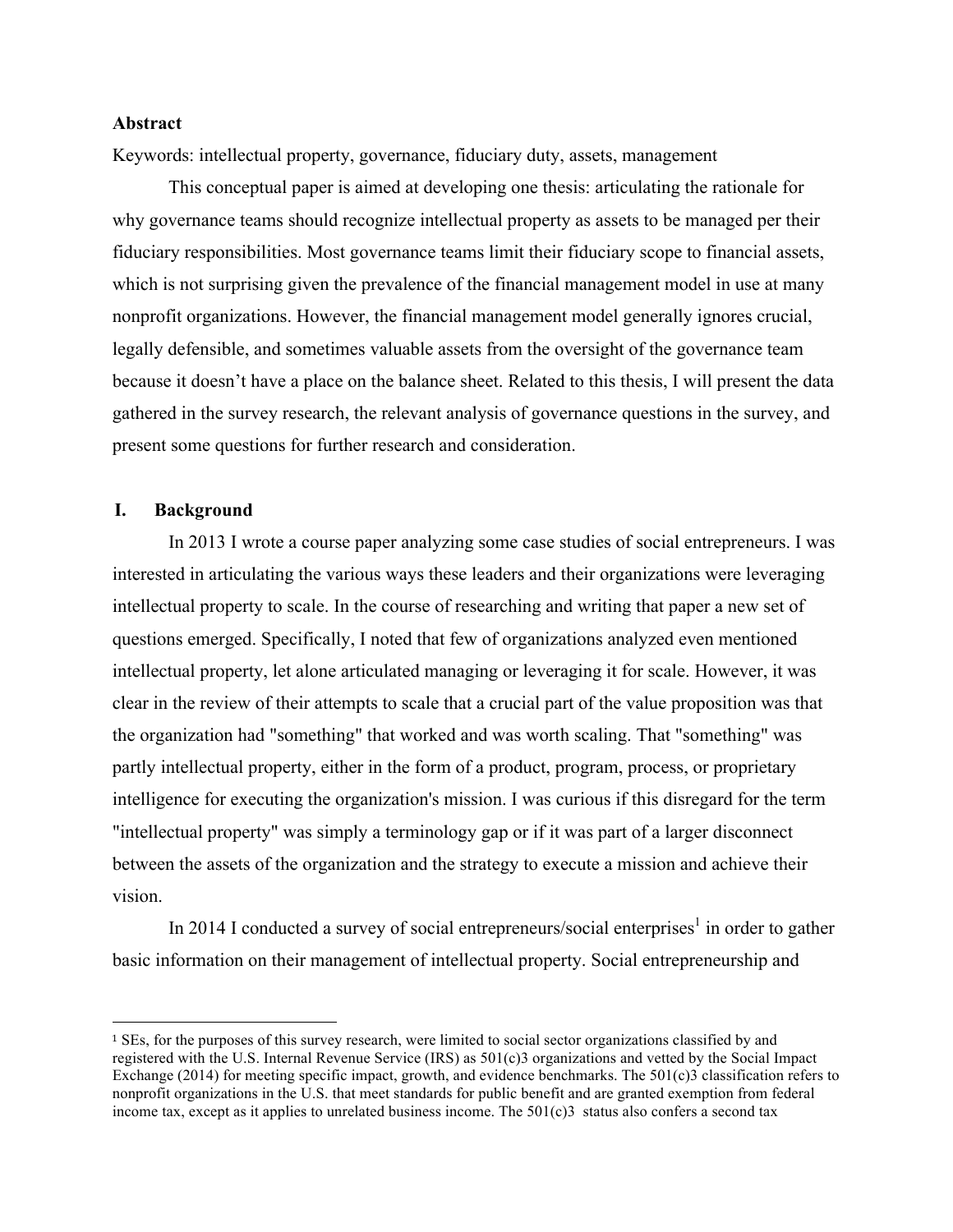social enterprise (SE), defined as innovation in the social sector, is also accompanied by the creation of intellectual property assets. Innovation in industry is often marked by the creation of some form of intellectual property (IP). Does it therefore follow that the executives and stakeholders of SEs recognize and value the IP in these organizations, too? To the best of our knowledge, no research has been conducted or published on the management of intellectual property by SE to generate revenue, expand organizational opportunities, recruit and retain talent, attract investors (donors), or secure their niche, as is done by industry. Understanding these uses of intellectual property in SE is important to gaining a richer understanding of how SEs operate, how their governance teams think about and manage the SE's innovations for addressing social problems, and how they communicate or leverage the value of their IP with stakeholders.

The survey questions are a first step towards understanding social enterprise (SE) organizational strategy and philosophy for growth, scaling, and/or replication activities and the IP policies that support that organizational strategy. We were interested in a few key intellectual property management decisions:

- Whether SEs recognize the intellectual property within their organizations. For example, do SEs think of their innovations, like activity sheets for an after-school arts program developed by staff, as qualifying as IP under copyright law?
- How they protect it: Do SEs have written policies regarding their IP? Who/what was the impetus for these policies come from: internal or external stakeholders? Who is responsible for enforcing the policies?
- What are the consequences, if any, of the existence of those policies. Are there variations in the IP policies across organizations? Do these policies support employee and trustee recruitment and retention? Do these policies enable revenue generation, business expansion (i.e. scaling/replication), or niche protection?

Overall, the responses were intriguing and raise a number of questions for future research. The goal of this is to articulate a new thesis: that governance teams have a fiduciary duty to recognize, safeguard, and manage the intellectual property assets of nonprofit organizations.

<sup>&</sup>lt;u> 1989 - Andrea San Andrea San Andrea San Andrea San Andrea San Andrea San Andrea San Andrea San Andrea San An</u> advantage that is limited to the 501(c)3 designation: donors to these organizations may claim a deduction on income taxes if they itemize their federal tax filings with the IRS.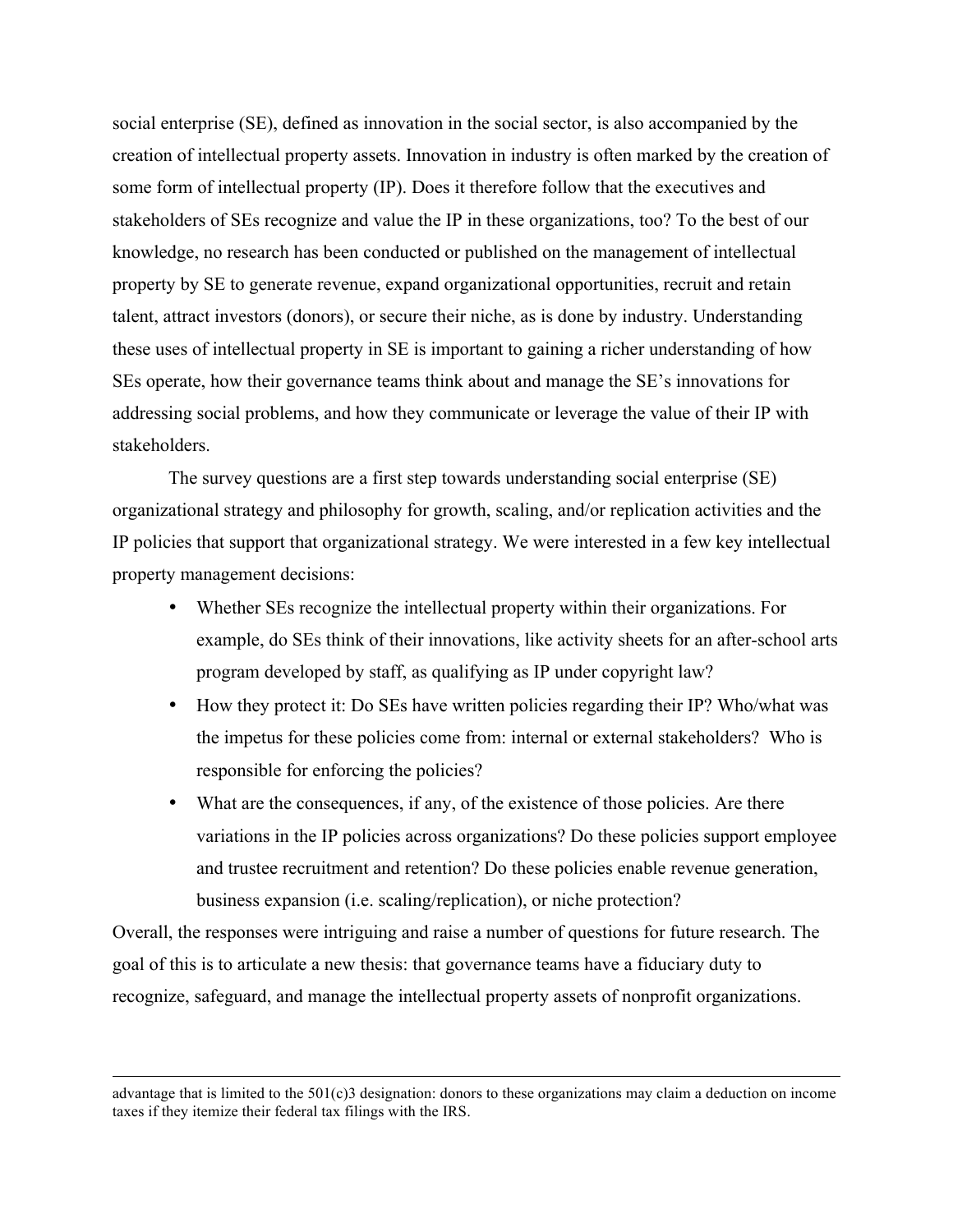#### **II. Intellectual Property Assets of Firms**

In finance and financial accounting, an asset is an economic resource. Anything tangible or intangible that can be owned or controlled to produce value and that is held by a company to produce positive economic value is an asset. The balance sheet of a firm records the monetary value of the assets owned by that firm. It covers money and other valuables belonging to an organization. Assets are classified into two major categories: tangible assets and intangible assets. Tangible assets contain various subclasses, including current assets and fixed assets, but generally refer to resources that have a physical form, such as money, equipment, buildings, land, and inventory. Intangible assets are nonphysical resources and rights that are valuable to the firm because they can give the firm some kind of advantage in the marketplace. Intangible assets include an organization's goodwill, copyrights, trademarks, patents, and trade secrets.

Intellectual property assets are strategically used by industry to generate revenue, expand business opportunities, recruit and retain talent, attract investors, and to secure a market niche. In the United States (U.S.), which was the legal framework used for developing questions in this survey, four primary forms of legally defensible IP rights are granted: patents, trademark, copyright, and trade secret. Patents and trademarks are granted and administered through the U.S. Patent and Trademark Office. Patents are available for new, useful and non-obvious processes or products and must be vetted against existing patents and registered to be valid (Clowney, 2011). A trademark is defined as "…a word, symbol, or other signifier used to distinguish a good or service produced by one firm from the goods or services of other firms" (Landes and Posner, 2003) and must be registered to be enforceable. Copyright is the protection of facts or ideas in a work of original authorship, such as books, training manuals, computer programs, databases, and various forms of art, once they are in any tangible form of expression (Akin, et al., 2007). Copyright can be registered or not and still be a protected asset. However, to defend copyright as a right of access against infringement in a court of law registration with the appropriate state and federal agencies is necessary. Trade secret, by contrast, is not registered or disclosed publicly as it "…is an item of information—commonly a customer list, business plan, recipe, or manufacturing process—that has commercial value and that the firm possessing the information want to conceal from its competitors in order to prevent their duplicating it." (Landes and Posner, 2003)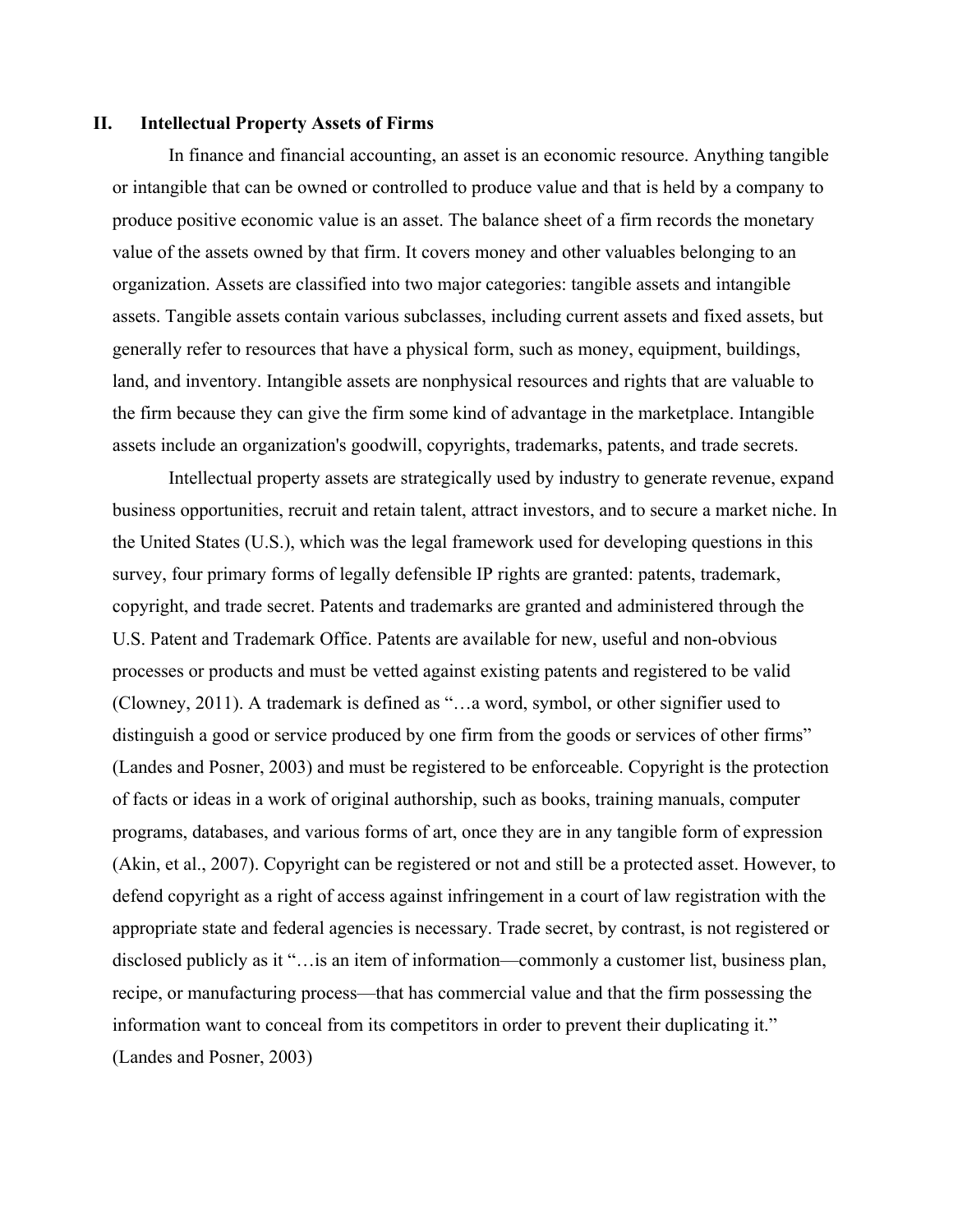Commercial firms are increasingly acknowledging that IP is a primary source of a firm's value and represents a large portion of the market capitalization in publicly traded firms (Johnson, Neave and Pazderka, 2001; Phelps and Kline, 2009). From a governance perspective, the industrial firm's executives have a vested interest in the increasing pool of IP assets and the associated or realized value of the IP asset pool. External stakeholders, such as shareholders, institutional investors, collaborating firms, complementary firms, or customers, also value a commercial firm's IP assets. That value is expressed through financial and/or contractual transactions with the firm. Historically, commercial firms have chosen from defensive, offensive, and/or open strategies to manage and leverage their IP assets (Fisher and Oberholzer-Gee, 2013). Commercial firms increasingly employ a mix of those strategies to optimize business objectives (Henkel, Baldwin and Shih, 2012; Phelps and Kline, 2009; Roijakkers, et al., 2013; World Intellectual Property Office, 2011).

The literature on intellectual property and the commercial firm is extensive - both in academic literature and popular press. The corresponding literature on intellectual property in the nonprofit firm is miniscule in comparison. The majority of peer-reviewed and professional literature on IP in the social sector is focused on basic legal rights in copyright and trademark. There is, however, a segment of literature that focuses on the economic and social justice impacts of strong and weak IP regimes of various countries on the development of pharmaceuticals. This is relevant in that some of the development work is done at or in collaboration with nonprofit institutions and the pharmaceuticals are targeting critical global health needs, so the strategic choices nonprofit firms make about their IP can have significant consequences for how addressing humanitarian issues. In adjacent intellectual capital literature there are some references to IP management by nonprofits as part of a larger knowledge asset management strategy (Kong, 2003; Kong 2007). Additionally, some anecdotal insight on the philosophy of IP management can be gleaned from blogs, interviews, and discussions with practitioners (Jewell, 2013; Tripp, 2013; Strickland, 2013), but that is not enough to establish standards of practice or generalizations for the sector at-large. The survey conducted in 2013/2014 is a small dataset that gathers some basic information on governance team recognition and strategic management of SE's IP. Despite the lack of IP content in academic literature and practical resources, the survey responses indicate that IP is created, it is leveraged, and,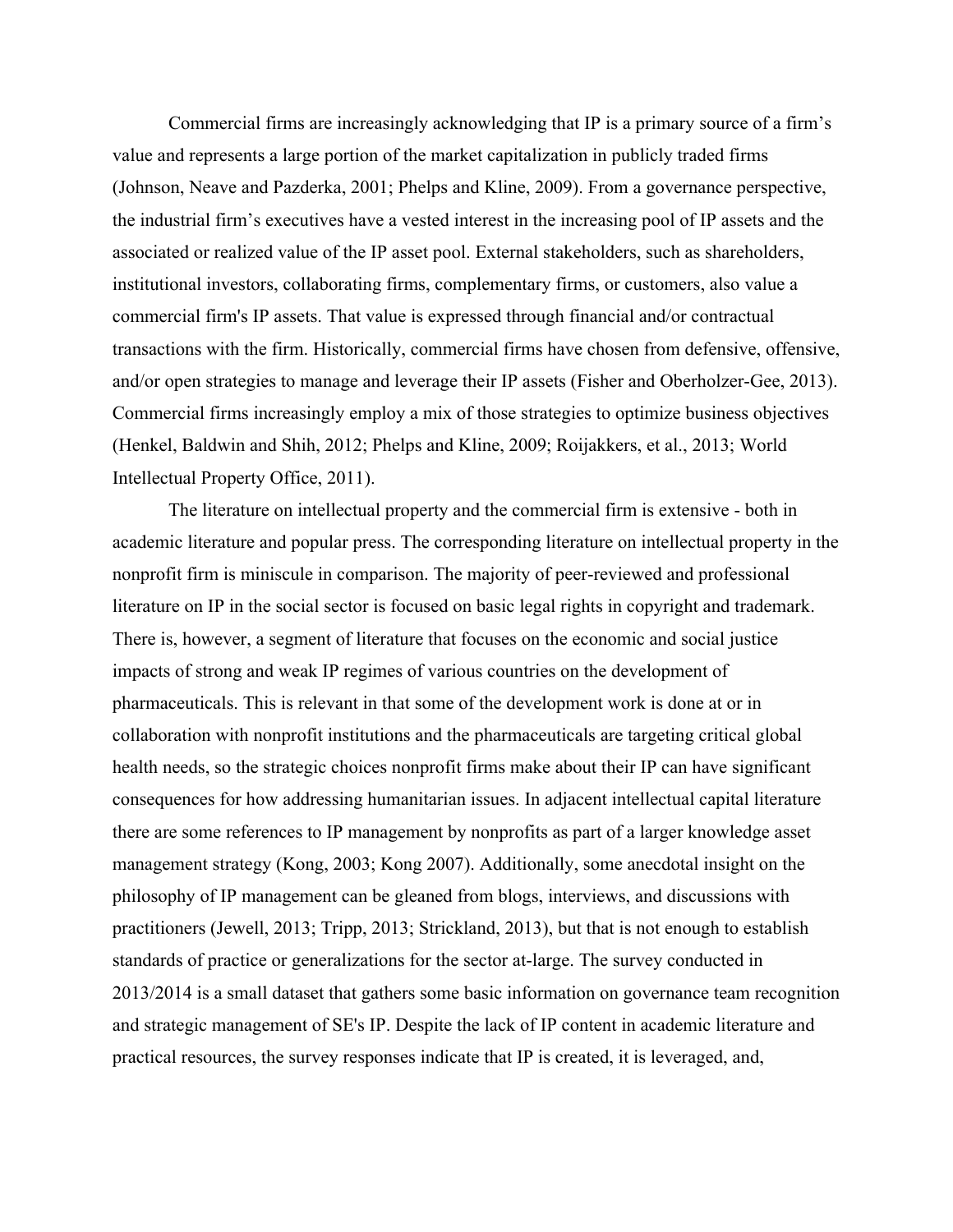therefore, governance teams<sup>2</sup> are required under their fiduciary duties to manage it for the benefit of the firm's stakeholders, which can be the people it serves, donors, community members, collaborators, and aligned organizations.

#### **III. Governance and Fiduciary Duty**

 

It is important to define governance in the context of this research. Governance is a process or set of processes for decision-making around such organizational functions such as setting strategic direction and priorities, developing and allocating resources, setting operational policies and oversight controls, assessing progress towards mission and business plan objectives, and ensuring that responsible parties exercise fiduciary duties in the decision-making process. The board, and the staff members and communications between the board and staff, are a structures. What the individual board and staff members know about governance, fiduciary duty, and firm assets will directly impact the oversight of those assets. Nonprofit organizations are increasingly complex and their size and scope "compels directors and officers to rely heavily on other directors and officers, employees, professionals, and other persons," which is perfectly legal and rational. But that has consequences for governance teams and their execution of fiduciary duty. For example, if the governance team, i.e. the members of the board and the staff that supports their work, are unaware that IP exists within the firm, or that it is an asset, then it is unlikely that the governance team is able to execute their fiduciary duties related to those assets.

There are three fiduciary standards required of the members of a 501(c)3 governing board in the U.S.: care, loyalty, and obedience. The duty of **care** requires that directors be informed, exercise independent judgment, and act in good faith (Brody, 2006). The duty of care is about the manner in which directors undertake their responsibilities. A director can fail in two ways under the duty of care: first, by failing to supervise the organization, and, second, by failing to make an informed decision about an action before the board (Fishman and Schwarz, 2010). The **loyalty** requirement expects directors to make decisions objectively, act in a manner that does not harm the organization, and avoid using their position to obtain personal benefit or advantages (Fishman and Schwarz, 2010). Brody (2006) points out that separating the related duties of care and loyalty is not always easy as they implicate each other, especially when a conflict of interest

<sup>&</sup>lt;sup>2</sup> Governance team is defined here as the members of the nonprofit board with whom the fiduciary duties rest and the professional staff of the organization upon whom they rely for information, knowledge, and skills related to the management of the nonprofit organization.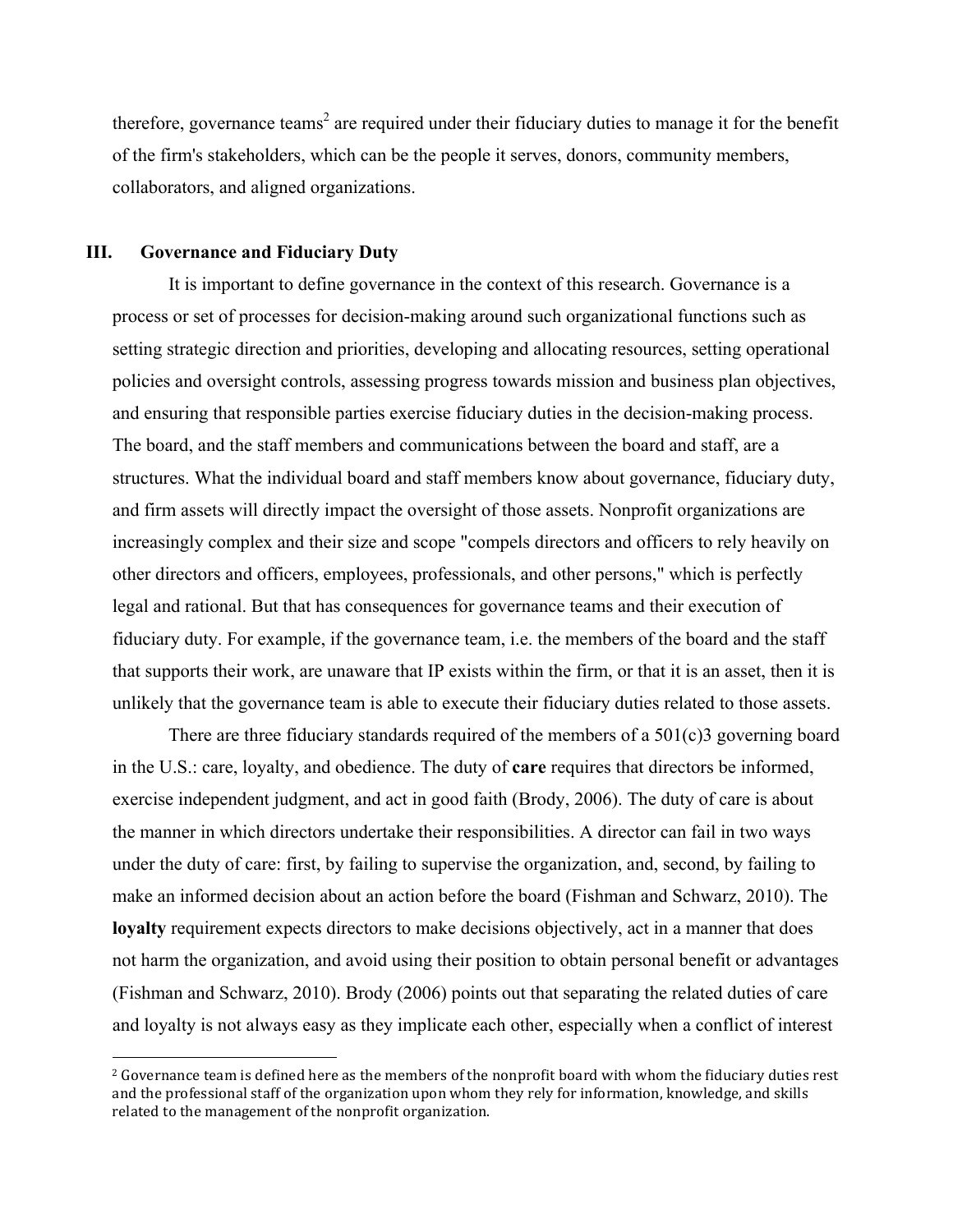transaction (loyalty) is being debated and considered (care) by other directors. Finally, the duty of **obedience** requires directors to carry out the purpose of the organization (Fishman and Schwarz, 2010), such as the expressed mission and vision. Various applications of this duty include the requirement that directors obey applicable laws, ensure compliance to donor restrictions, and consider the impact of organizational decisions on stakeholders (Fishman and Schwarz, 2010). These three standards are intended to focus the efforts of the members of the governance team on thoughtful, responsive, ethical, and prudent actions to protect and support the continued viability of the organization's operations and assets.

## **IV. Survey Sample**

The sample used was a convenience sample of easily contactable social enterprise leaders. The S&I 100 Index (2014) was discovered in the course of scanning "best of" lists. This index is curated and compiled by the Social Impact Exchange. Using the organizations on the S&I 100 Index as the sample offered a solution to the issues created by the method outlined above. The Social Impact Exchange only lists SE organizations based in and operating in the United States. In addition, they vet each SE on their list against a standard rubric for impact, growth, and evidence criteria. The Social Impact Exchange, though not willing to provide a file of contact information for their list, did give permission to join their organization. Membership with the Social Impact Exchange provided access to the email address of the CEO for every organization on the S&I 100 Index. All 107 organizations on the S&I 100 index were included in the convenience sample for this survey.

The email recipients of the survey were executives of SE organizations since they are likely to have primary control over the implementation of policies and the IP decisions of the organization on a daily basis. Included in the instructions with the survey was that it should be completed by an Executive level staff member such as Chief Executive Officer, Executive Director, Chief Financial Officer, Chief Operating Officer, Chief Counsel, President, Vice President, and similar positions. This was to ensure that the respondents to this survey are individuals who would be part of the governance team of the organization. The importance of including non-board governance team members is that even though they may not vote or carry fiduciary duties vested in the board, they are critical to informing, shaping, and executing the higher-level strategic functions of the organization in partnership with voting board members.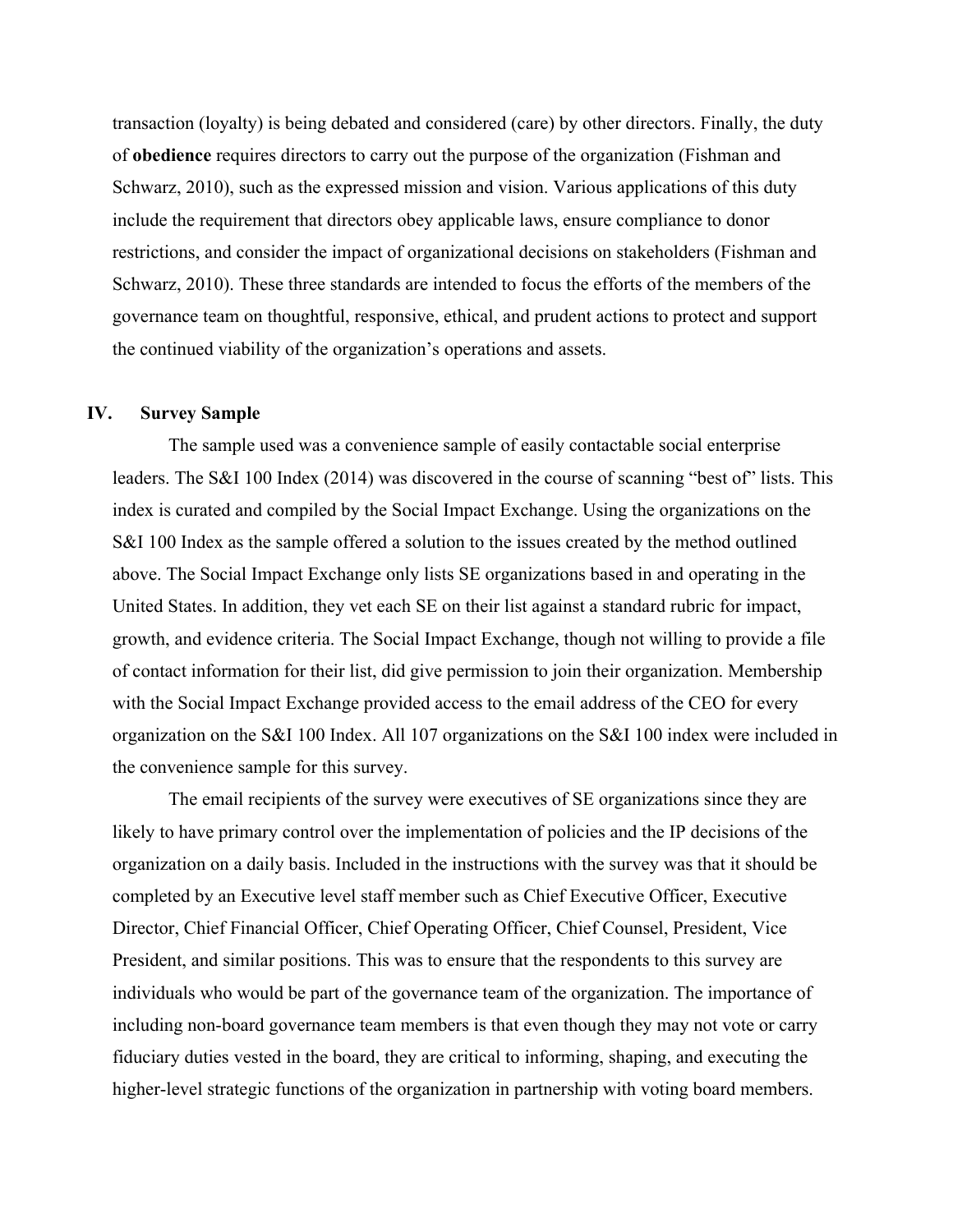The majority of nonprofit board service is voluntary and non-compensated and, thus, utilizes the professional expertise of the management staff to inform, educate, and research the decisions facing the voting governance team members (Goldschmid, 1997).

#### **V. Survey Findings**

The 107 executive contacts were emailed an invitation to participate in the survey with a link to the survey (Appendix A) included in the email. Five of those emails were undeliverable. Three of the undeliverable receipts provided alternate contact information. Those three alternate contacts were also sent an invitation to the survey. In total, 110 invitations were emailed to 105 contactable organizations.

Twenty-one organizations registered and completed surveys for a 20% participation rate. All responses were anonymous. Fifteen (71.43%) respondents identified as CEO/Executive Director, two (9.52%) selected COO, one (4.76%) indicated Chairman of the Board, or similar position. There were three write-in responses; two (9.52%) wrote legal counsel and one (4.76%) was general counsel. All of the respondents met the requirement that a member of the organization's executive leadership complete the survey.

The first question in the survey asked respondents to identify which forms of IP the organization has as a part of its assets, brand, services, marketing and/or program materials. One of the possible answers to this question is "none of the above". The two respondents (9.52%) that chose "none of the above" were skipped to the end of the survey where they were asked to identify their position in the responding organization and thanked for their participation.

The remaining 19 (90.47%) respondents identified as having one or more forms of IP assets forms within the organization. This is a high percentage, but seems reasonable for two reasons. First, the sample is composed entirely of SE firms who, by definition, are innovative and are likely more cognizant that IP is a product and tool of the innovation process. Second, there is a distinction between recognizing and identifying IP in an organization and actively managing that IP. It is not unreasonable to assume that most executives can identify and define patents, copyrights, trademarks, and trade secrets within their organization since they are skilled leaders. This does not imply that those leaders or their organizations actively manage the IP however, simply that they can recognize and identify it.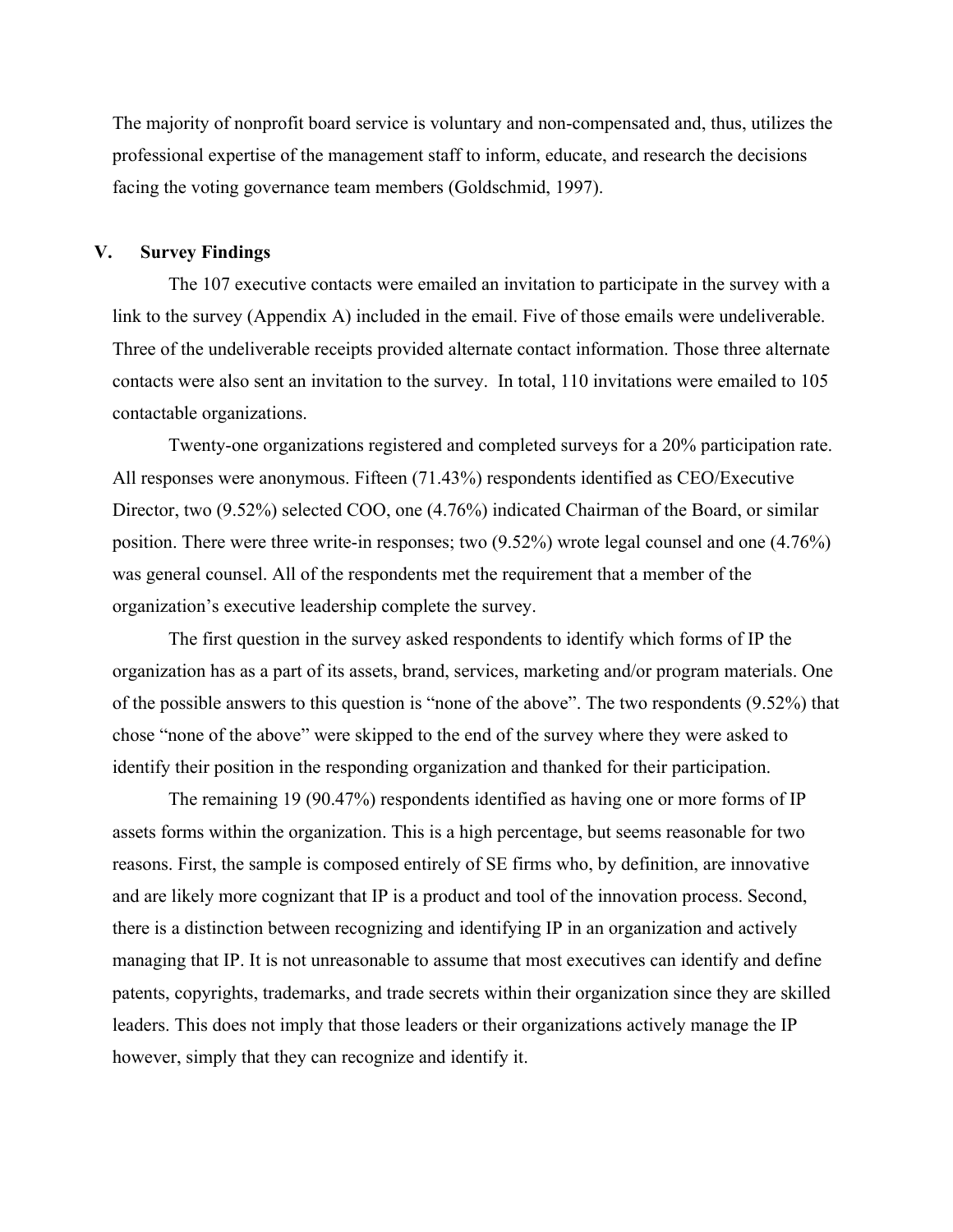Seventeen (89.47%) of these 19 respondents have trademark(s). Seventeen (89.47%), though not the same 17 as the trademark respondents, indicated having copyrights. Two (10.52%) indicated trade secrets. Those same two organizations indicated having all three forms of IP. None of the respondents indicated a patent as part of their IP assets.

The 19 respondents indicating that their organization had IP assets were then asked whether the IP was officially registered with either the U.S. Copyright Office or the U.S. Patent & Trademark Office. Three of these 19 respondents (15.79%) indicated that none of the IP were registered with either office. One (5.26%) indicated that only the copyright is officially registered. Five (26.32%) indicated that the trademark is officially registered. And 10 (52.63%) indicated that both are officially registered. Copyright law does not require registration to provide legal protection, so the fact that only 11 (64.70%) of 17 organizations with copyrights have them officially registered is not surprising. However, a trademark is not enforceable unless it is registered. The responses indicate that 15 (88.23%) of 17 organizations with trademarks have secured proper trademark registration. Although this seems a high percentage, and indicates that leaders recognize IP, some have not undertaken all of the basic and necessary legal steps to secure the enforcement of the organization's property rights.

Next, the 19 respondents with IP (hereafter referred to as "respondents") were asked if the organization has written policies regarding IP. Ten (52.63%) of the respondents indicated yes, 8 (42.10%) indicated no, and 1 (5.26%) indicated that they do not know. Although 16 (84.21%) respondents have undertaken the required protocols to legally protect their IP, only 10 (52.63%) of them have internal controls guiding the management of their IP.

The 10 respondents with written policies were given the following policy topics and asked to indicate all that applied to their organization's IP policies. The number of respondents selecting each policy precedes each option:

- 6 (60.00%): Licensing of intellectual property
- 5 (50.00%): Sale or transfer of intellectual property
- 9 (90.00%): Safeguarding of intellectual property through non-disclosure agreements when partnering with other organizations
- 5 (50.00%): Registration of intellectual property with relevant governmental agencies (e.g., U.S. Patent Office)
- 6 (60.00%): Using intellectual property as a strategic tool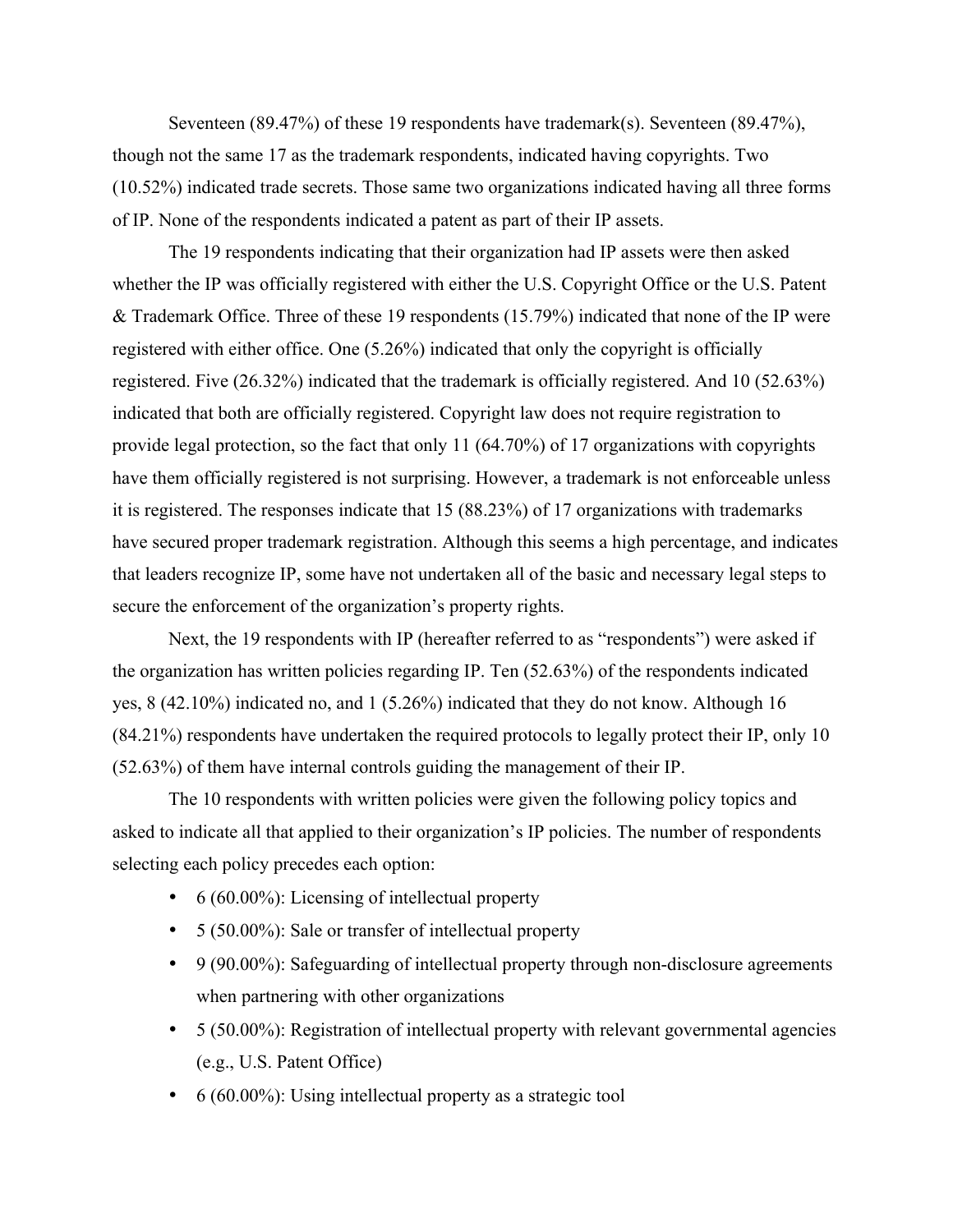- 5 (50.00%): Enforcement of intellectual property rights through legal means (e.g., patent enforcement or copyright infringement)
- 4 (40.00%): Non-compete clause in employment agreements
- 8 (80.00%): Proper use and display of brand and trademark
- $\bullet$  0 (0.00%): Other, with text box for further description.

None of the respondents selected all of the policies. The most common policies in place in organizations with written policies are non-disclosure agreements and proper use and display. This indicates an IP-safeguarding preference among SE organizations that have policies in place. Those indicating policies for licensing, sale or transfer, legal enforcement, strategic use, and noncompete clauses suggest that some SE organizations have looked at the IP in terms of the traditional industry IP strategies of niche protection, revenue generation, attracting investors, recruiting and retaining talent, and business expansion.

Respondents with written policies were then asked who suggested the need for written IP policies. Two (20.00%) indicated that the Board of Directors was the originator. Five (50.00%) chose management as the originator. Two (20.00%) of the organizations had IP policies suggested by outside legal counsel. Finally, one (10.00%) wrote in that the policy originated from internal legal counsel, which can be classified as management, bringing management's share of origination to 60.00% and all other sources totaling 40.00%. Within this sub-group of 10 respondents, the majority of management teams appear to be cognizant of the role of IP within their organization and are proactive in the policy development to manage it.

This same written policy group was then asked who has day-to-day responsibility for IP management in the organization. Respondents could select CEO/Executive Director, COO, CIO, Chairman of the Board, or Other with a write-in field. Five (50.00%) of the organizations indicated the day-to-day IP management rests with the CEO/Executive Director or the COO. None of the organizations indicated the CIO or Chairman of the Board. The following write-in responses were collected: "Director of Finance and Administration", "Office of General Counsel", "the overall organization", "Chief Financial and Administrative Officer", and "Marketing and Operations work together to ensure IP protection".

The number of write-in responses reflects as much about organizational structure as it does IP management. Some organizations appear to rely on executive leadership to manage the IP and others seem to take a more broadly-distributed view of IP management. This could be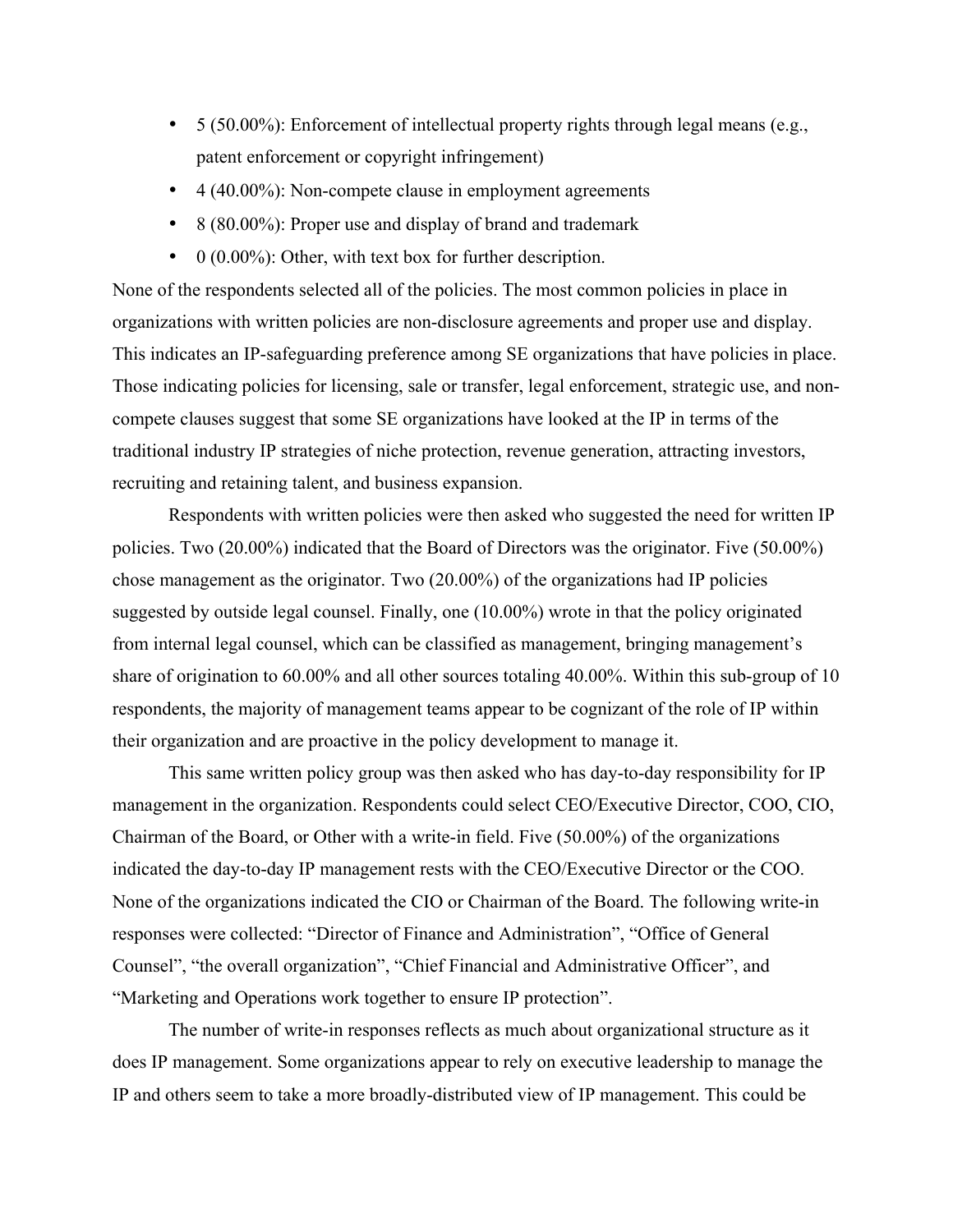related to the nature of the organization's work. For example, IP could be a discreet asset such as a donor contact list. Or, the IP could be shared across the routine programs and services, which could lead to a more diffuse decision-making process for leadership. Although all 10 respondents were able to indicate who is responsible for IP management, only 4 (40.00%) indicated that this responsibility was outlined in a policy.

Only 10 (52.63%) of the 19 respondents answered a question about whether the organization has enforced its IP rights through legal action. Four (40.00%) indicated yes, five (50.00%) indicated no, and one (10.00%) did not know. The low response rate to this question could indicate that the question was unclear to respondents, or, for some reason, they were unwilling to answer. Those that did answer indicate that SEs are willing to defend their IP rights, though we do not know to what extent, since legal action can take many forms.

All 19 respondents were then asked if any of the organization's IP was developed with funds from a foundation or government agency. Nine (47.37%) indicated yes. These nine were then asked if the organization retained the rights to the IP developed. Five (55.56%) indicated that the organization retained the IP and four (44.44%) indicated that it depended on the funder. Nine (47.37%) respondents indicated that none of their IP was developed with foundation or government money and one (5.26%) did not know.

The funding and the assignment of an SE's IP rights are important to the long-term management of the IP. External funding that does not come with clear guidelines on assignment of rights can lead to disputes over ownership and rights to revenue (Bloom 2011a; Bloom 2011b). Five (55.56%) of the nine organizations that have IP developed from foundation or government funds indicated earlier in the survey that they do not have written policies for IP management. Only three (33.33%) of the nine with IP developed without foundation or government funding do not have written IP policies. This suggests that although an organization might recognize IP, it is less likely to have internal controls in place when the IP is developed with foundation or government funding.

In a related question, 18 respondents replied that no individuals hold rights to the organization's IP. Though one respondent did not answer this question, all 19 respondents answered the follow-up question of whether there is a written policy in place for the vesting of property rights for IP developed by an employee. Seven (36.84%) indicated that there is a policy, nine (47.36%) replied that there is no policy, and three (15.79%) did not know if there is a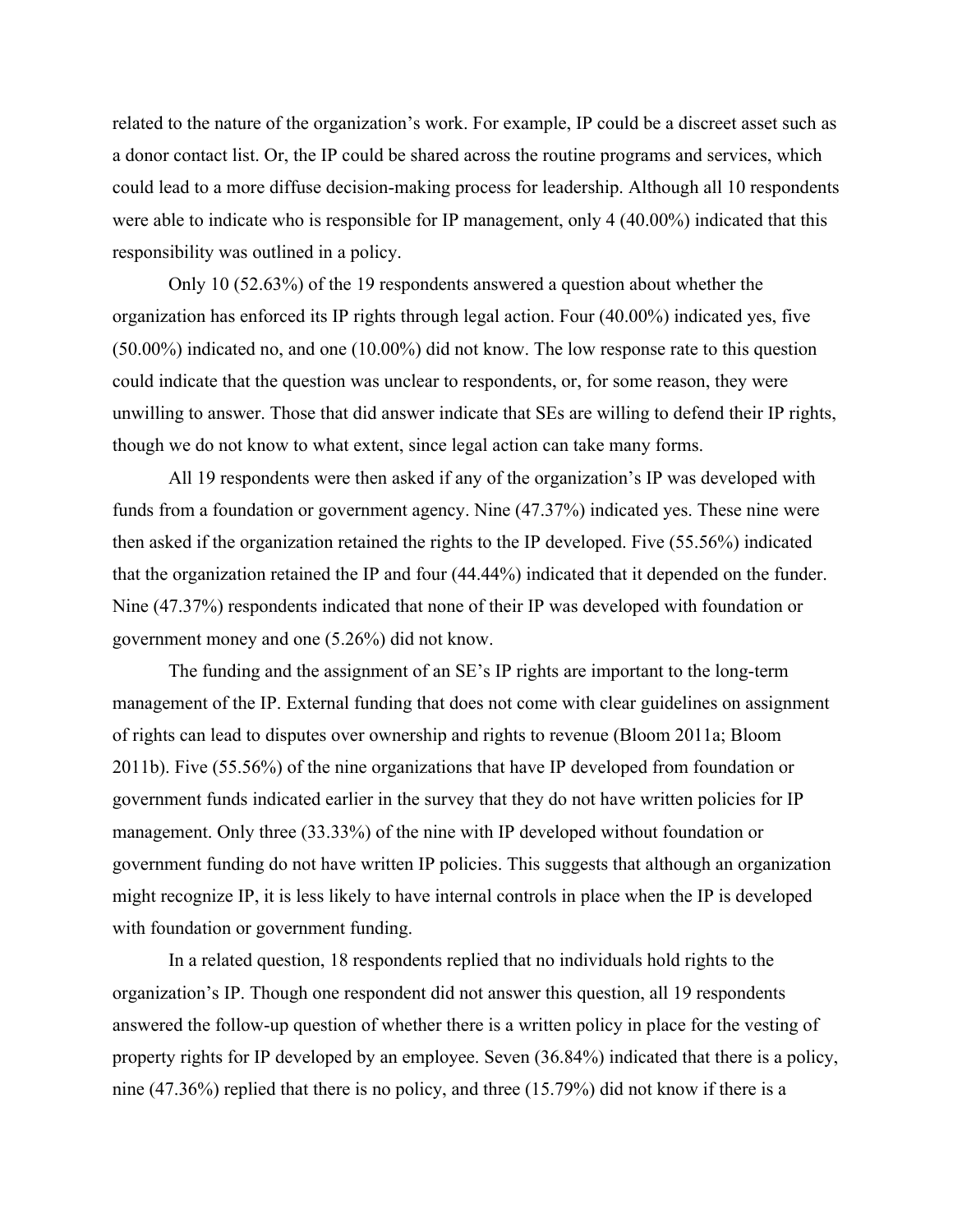policy. Organizations unanimously indicated that individuals do not hold the rights to any of the IP, but 12 (63.15%) indicate that either there is no policy, or are uncertain if there is a policy. IP is generally considered an intangible property (Landes and Posner, 2003) and without clear policies related to the assignment of employees' work product the assumption that IP rights vest with the organization is problematic (Lenkowsky, 2013; Bloom, 2011a; Bloom, 2011b). It is problematic because the intangible nature of IP leads to questions of what is a person's accumulated knowledge brought to the workplace versus new work created for the employer. Gosseries, Marciano, and Strowel (2008) also point out that it is difficult to separate an idea from its' expression, but some delineation must be made for expression to transform into intellectual property.

Next, all respondents were asked who is authorized to make decisions regarding the use of IP on behalf of the organization. This question is distinct from the one asked earlier about the day-to-day management because it gets at the strategic, rather than tactical, usage of IP. Ten (52.63%) respondents selected the CEO/Executive Director. Six (31.58%) respondents wrote-in the following:

- CEO, Director of Finance and Administration, Board
- Office of General Counsel
- Full Board of Directors
- Contract with Copyright holder
- Combination of Chiefs of Academic office and Program and Partnerships
- General Counsel

One (5.26%) indicated COO and two (10.53%) indicated Chairman of the Board. Comparing with the earlier IP management question, two (10.53%) organizations indicated that the day-today management and strategic decision-making reside with the same person/office. Only three (15.79%) indicate that this strategic decision-making authority is captured in a policy. The other 16 (84.21%) indicated that there is no policy on IP decision-making for the organization.

The lack of a decision-making policy is surprising given the responses to the next series of questions in the survey about the strategic use of IP to earn revenue, scale the organizations, leverage resources, and expand partnerships. Most of the organizations indicate that they engage in at least one of those strategic activities with their IP, but the internal controls about who has the decision-making authority to commit the organization's IP are weak in the majority of SE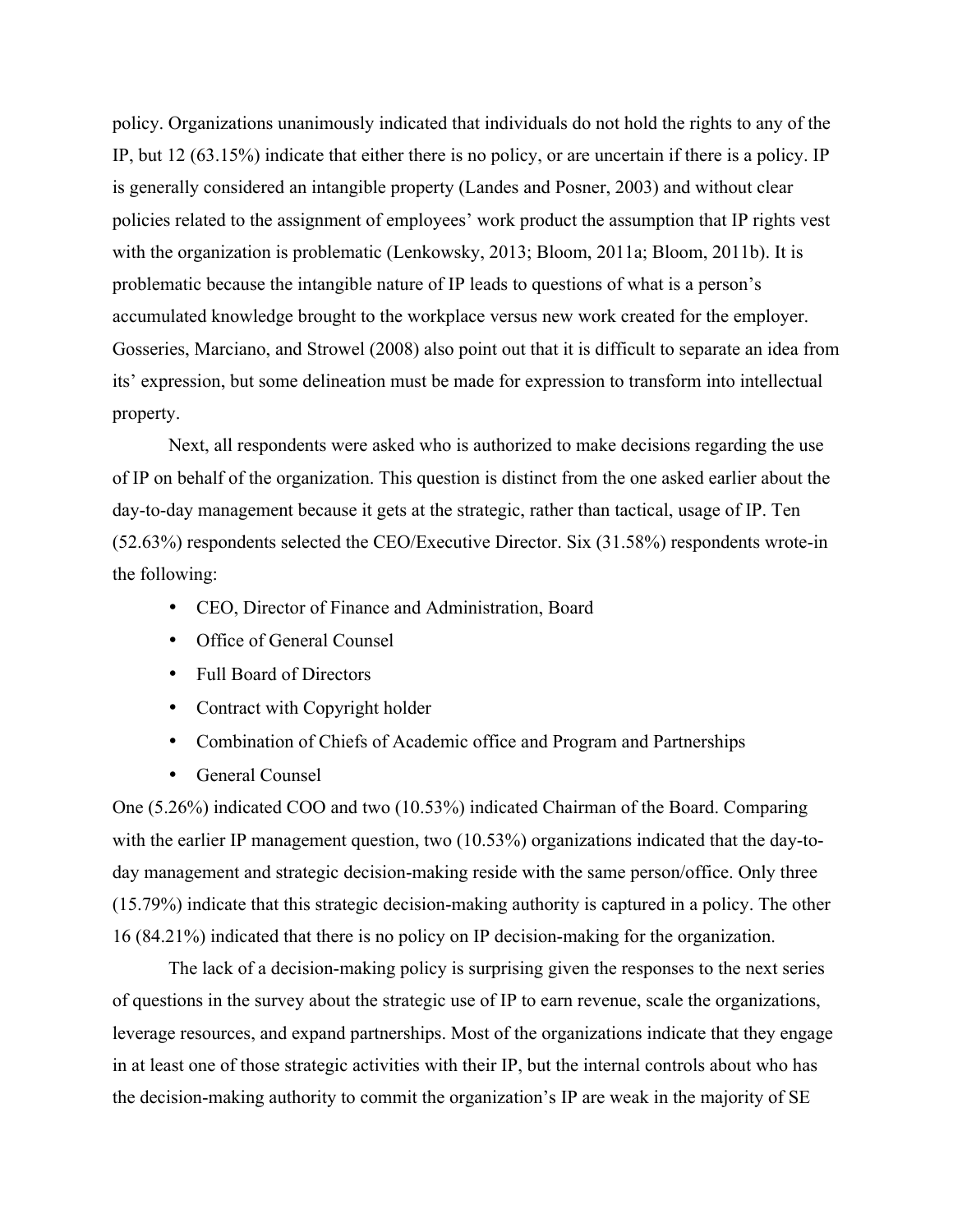respondents. Over time, with changes in staff and governance, the lack of clear authority for a critical organizational asset can lead to larger organizational issues.

The 19 respondents were asked if the organization licenses any of its IP to other external users. Eighteen answered the question and one skipped it. Nine (47.37%) of the respondents indicated yes and nine (47.37%) selected no. The nine respondents indicating yes were then asked five follow-up questions to understand the nature of the licensing. Three (33.33%) of the nine that license charge licensing fees to other users, one (11.11%) does not, and five (55.56%) charge for licenses only sometimes. When asked about the type of organizations that license the IP from our respondents, all nine (100%) organizations license to other non-profits, four (44.44%) license to for-profits, six (66.67%) license to government agencies, and one (11.11%) licenses to all three.

All 19 respondents were then asked if the organization's IP is used to earn income via program fees, sales, or contracts to provide goods or services. This is distinct from the licensing revenue question presented earlier as it is related to the operations and services of the organization rather than scaling and/or replicative goals usually sought through licensing. Eleven (57.89%) selected yes and eight (42.11%) selected no. This suggests that more SE organizations in the sample utilize IP as a source of revenue generation than do not. However, this limited sample does not indicate that leveraging IP for revenue is a top strategic priority. Of the 11 earning income with IP, seven (63.64%) go about it using at least two of the three options. The other four (36.36%) organizations rely exclusively on either sales or contracts to provide goods or services as the IP revenue generator.

In industry, IP assets are used to expand market opportunities, and partnering with other brands or companies is one strategy for market expansion. The 19 respondents were asked if the organization's IP is used to create partnership opportunities with other organizations or agencies. Seventeen (89.47%) indicated yes and two (10.53%) indicated no. Those indicating yes were asked to identify the purpose of those partnerships. The response selections are as follows:

- 16 (94.12%): Reach new constituents
- $6 (35.29\%)$ : Advocate
- $\cdot$  12 (70.59%): Generate revenue
- $4 (23.53\%)$ : Other

The write-in responses for "Other" were:

• scale our mission efficiently and effectively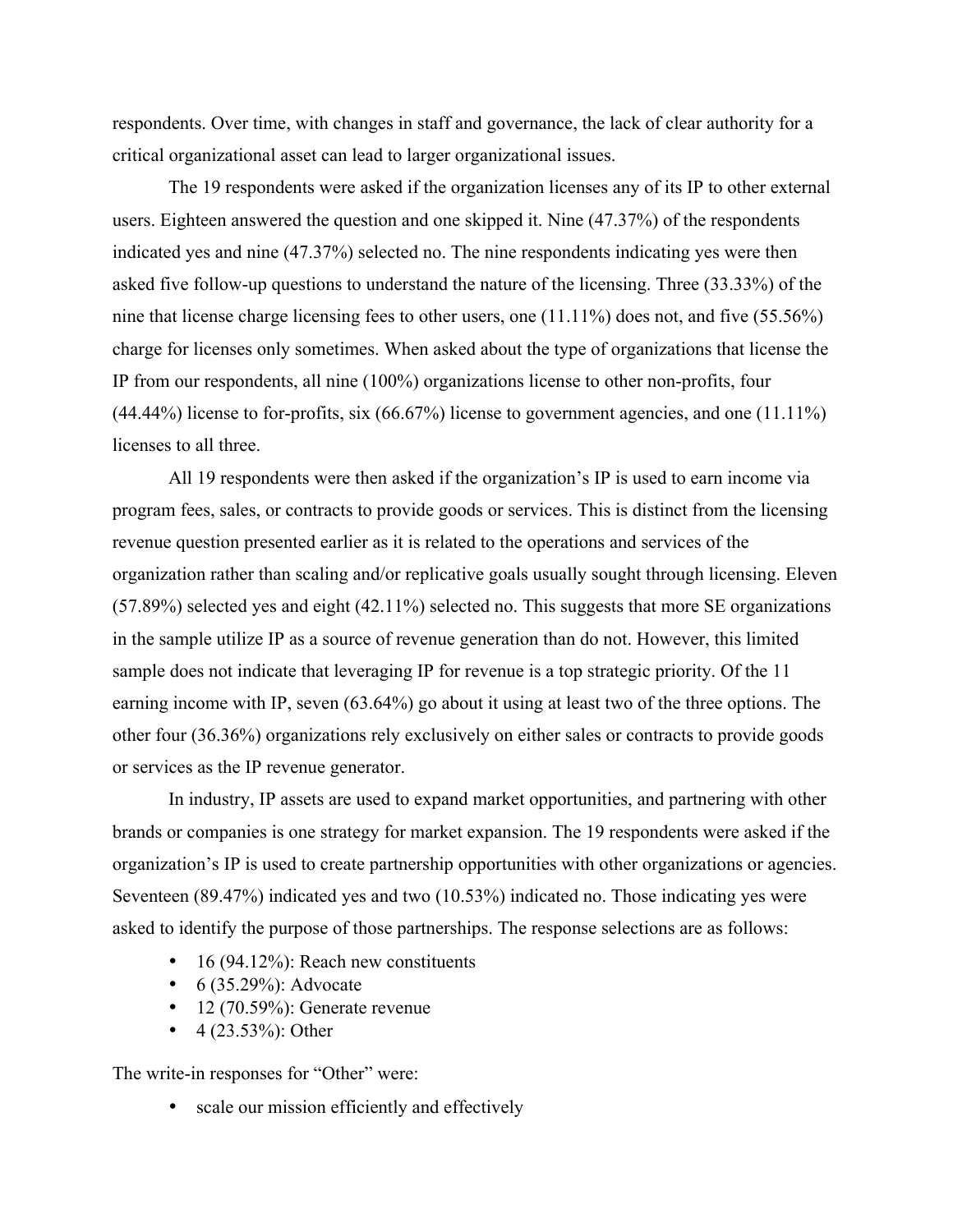- educate/build capacity
- maintain quality control, consistency among programs, and fidelity to model
- serve teachers and help districts develop robust induction programs

Except for the quality control response, the write-in responses could be categorized with the answers provided. The responding SEs generally do utilize their IP for market expansion, and with this sample it is a priority.

All 19 respondents then indicated that the organization has specific growth/scaling goals and that IP is leveraged to grow or scale the organization. From responses to previous questions, we know that nine (47.37%) license the IP, eight (42.10%) use it to generate revenue, and almost all use IP to expand market opportunities. All of these IP strategies can be critical components for scaling the organization. However, only 7 (36.84%) of 19 utilize all three strategies. Five (26.34%) use two of the strategies while six (31.58%) only attempt one strategy. One (5.26%) SE indicated that it did not use any of the strategies in its operations.

Another use of IP in industry is to create a competitive advantage for recruiting and retaining employees and corporate board members (Bingham and Spradlin, 2011). Five (26.32%) of the 19 respondents leverage IP to recruit either staff or board members. Three (60.00%) of those five SEs believe that this strategy has resulted in a larger candidate pool. Two (40.00%) did not know if the IP attracted more candidates. Though this is too small of a sample to be conclusive, it is interesting that none of the organizations said that this strategy had not increased the candidate pool. This suggests that some SEs are proactive in showcasing their IP to potential employees and board members.

Finally, respondents were asked a series of questions to determine if IP is used to generate revenue through grants, contracts, and program related investments (PRIs). These questions differ from those related to license fee and income questions because they are targeted at identifying if SEs use IP to obtain "investors" like a for-profit company would, but in the form of donors or grantors. Fifteen (78.95%) SEs indicated that the organization seeks grants/contracts from government agencies, three (15.79%) do not, and one (5.26%) does not know. Eleven (73.33%) of the 15 seeking government grants/contracts currently have government grants or contracts that incorporate the SE's IP in the execution of the agreement. Fourteen (73.68%) of 19 respondents leverage IP to seek grants or PRIs from foundations, three (15.79%) do not, and two (10.53%) do not know. Of the 14 seeking grants or PRI's, 10 (71.43%) currently have grants or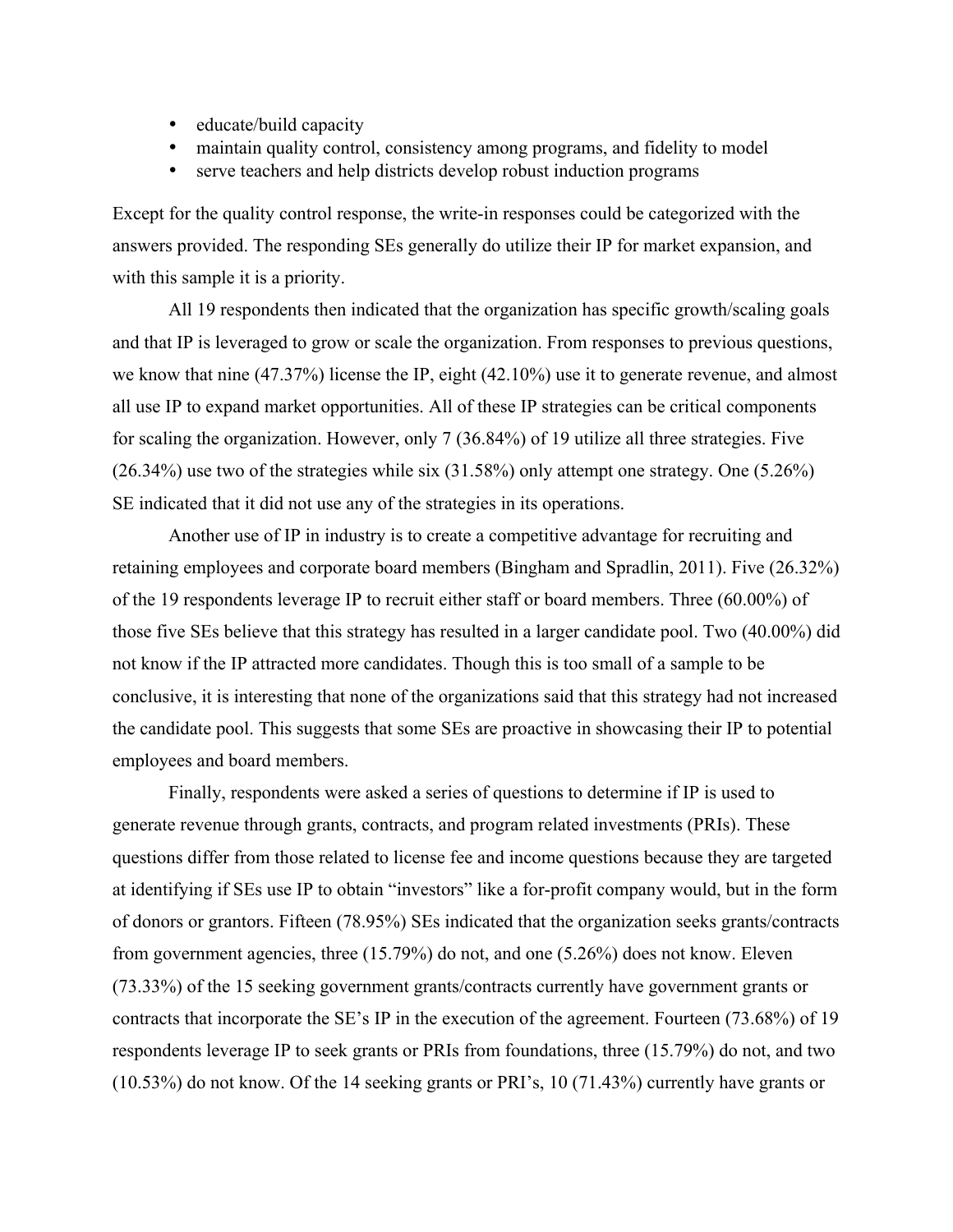PRIs that incorporate the SE's IP in the achievement of goals and/or deliverables. SEs do leverage IP to attract investors, but it is not a universal strategy since one organization uses neither strategy to attract investors.

# **VI. Implications**

In the United States organizations that seek federal tax exemption from the Internal Revenue Service (IRS) are required to submit Form 1023 that describes the organization's charitable purpose, activities, some policies around governance issues, such as conflict of interest, and the current and expected assets of the organization. Of note, one question the IRS asks is Part VIII of the form is:

Do you or will you publish, own, or have rights in music, literature, tapes, artworks, choreography, scientific discoveries, or other intellectual property? If "Yes," explain. Describe who owns or will own any copyrights, patents, or trademarks, whether fees are or will be charged, how the fees are determined, and how any items are or will be produced, distributed, and marketed. (IRS, 2017)

Most nonprofit organizations are likely to only file one Form1023 in their course of operations. This filing also occurs at a fairly early point in their operations or financial maturity where understanding what all forms of intellectual capital might be generated over the life of the organization is not top of mind for most managers or founders. It is important though because it indicates that the IRS considers IP of applicant organizations to be important. The IRS explains that:

We are specifically interested in situations where an organization intends to exploit its intellectual property commercially. For example, if you intend to develop a smoking cessation program that will be marketed to the public, you should explain the ownership and rights, including sharing of revenues with private parties. If an organization intends to develop brochures and other materials relating to its fund raising efforts, this type of general explanation would be sufficient. (IRS, 2018)

Since the IRS is the primary federal enforcement agency for nonprofit organization operations and compliance, the above suggests that the IRS expect nonprofit organization governance teams to recognize, articulate, and understand the relevant rights and ownership in IP assets from its earliest operations.

In *Oberly v. Kirby*, the Delaware State Supreme Court stated, as part of its ruling regarding a nonprofit board's business judgment and conflict of interest, "although principles of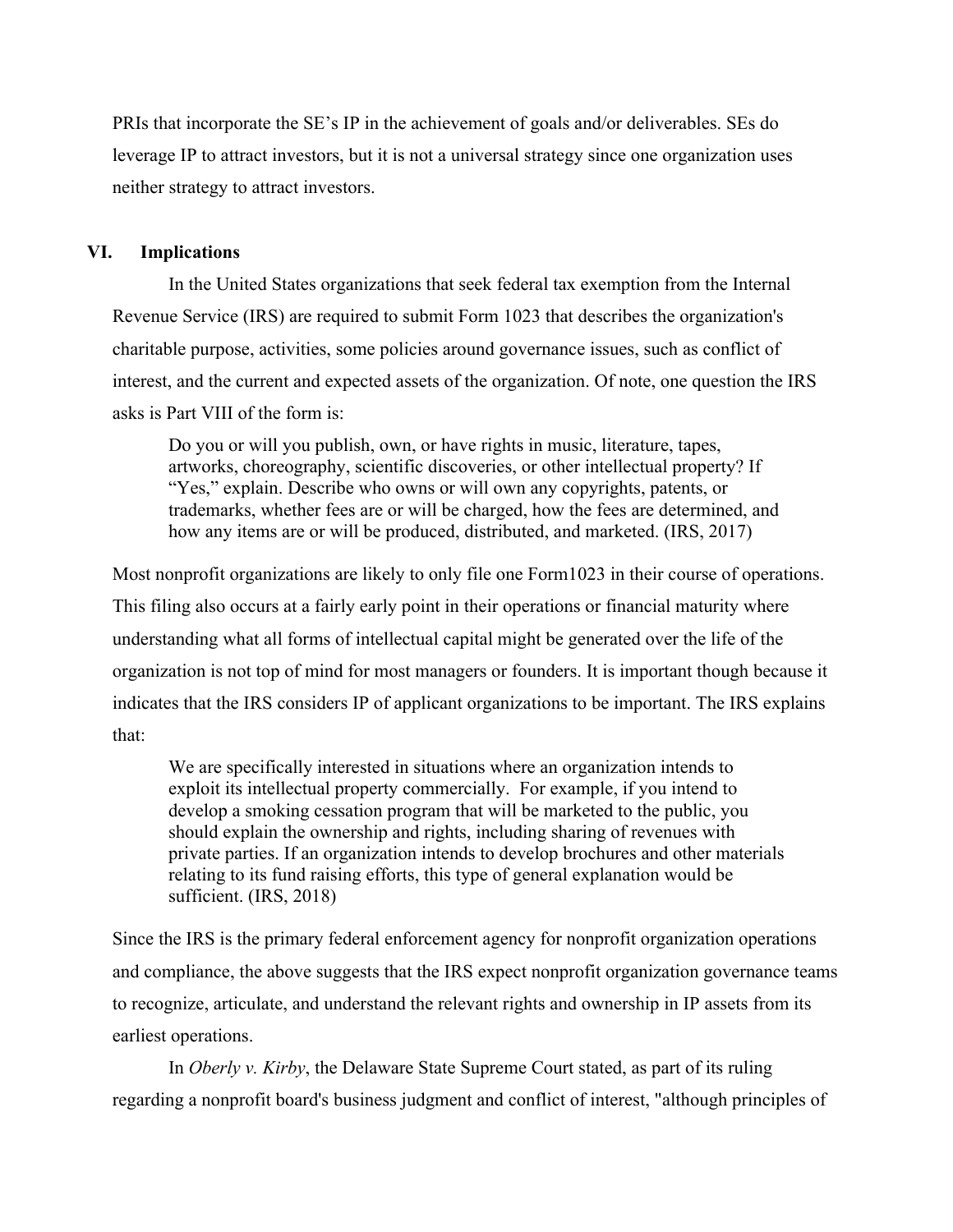corporate law generally govern the activities of such a [charitable] corporation, its fiduciaries have a special duty to advance its charitable goals and protect its assets" (Goldschmid, 1997). The last clause is important, especially since, as D. Gordon Smith (2002) says, "fiduciary law is messy." The Court makes a clear statement that the duties of nonprofit board members have, in their obligations of care and loyalty, to govern for the charitable goals and protection of assets.

As discussed above, intellectual property assets are recognized by commercial firms, accounting and finance standards, and the IRS to be assets of organizations. It is clear from the above that the IRS considers IP to be potential valuable assets of the organization. Given both of those facts, it follows that governance teams are responsible for identifying, safeguarding, and managing IP assets under their existing fiduciary duties in order to "advance its charitable goals and protect its assets" (Goldschimd, 1997).

From a practical perspective, social sector organizations and their governing teams tend to focus on the management of financial assets and the relation of those assets to achieving their particular mission and social impact. The limitations of the financial management model for achieving long-term growth and impact have led to many of the innovations in the social sector business model (Tuckman and Chang, 2006), the creation of new organizational forms over the past two decades such as L3C and B-Corp, and the rise of alternative delivery models for social problem solving (Bugg-Levine and Emerson, 2011; Vogel, 2005).

The framework of intellectual capital theory is potentially useful to our understanding of the need for social sector governance teams to consider all organizational assets, not just financial assets, when assessing the resources available for achieving missions (Kong 2003; Kong 2007). Intellectual capital is the identification and management of the human, network, and structural assets of a firm (Bontis, 2001). The accepted definition of the theory incorporates the intellectual property assets into the structural assets of the organization (Bontis, 2001). If we accept that there are more assets in social sector organizations than just the financial assets, we can see that part of the governance role of the directors would include the active oversight and management of these assets, too. Directors should be as aware of intellectual property assets and how they are deployed to achieve the mission, generate revenues, recruit and retain staff, etc., as they are about the current financial health and future financial prospects of the organization. Indeed, we see some evidence of this governance behavior in the survey responses.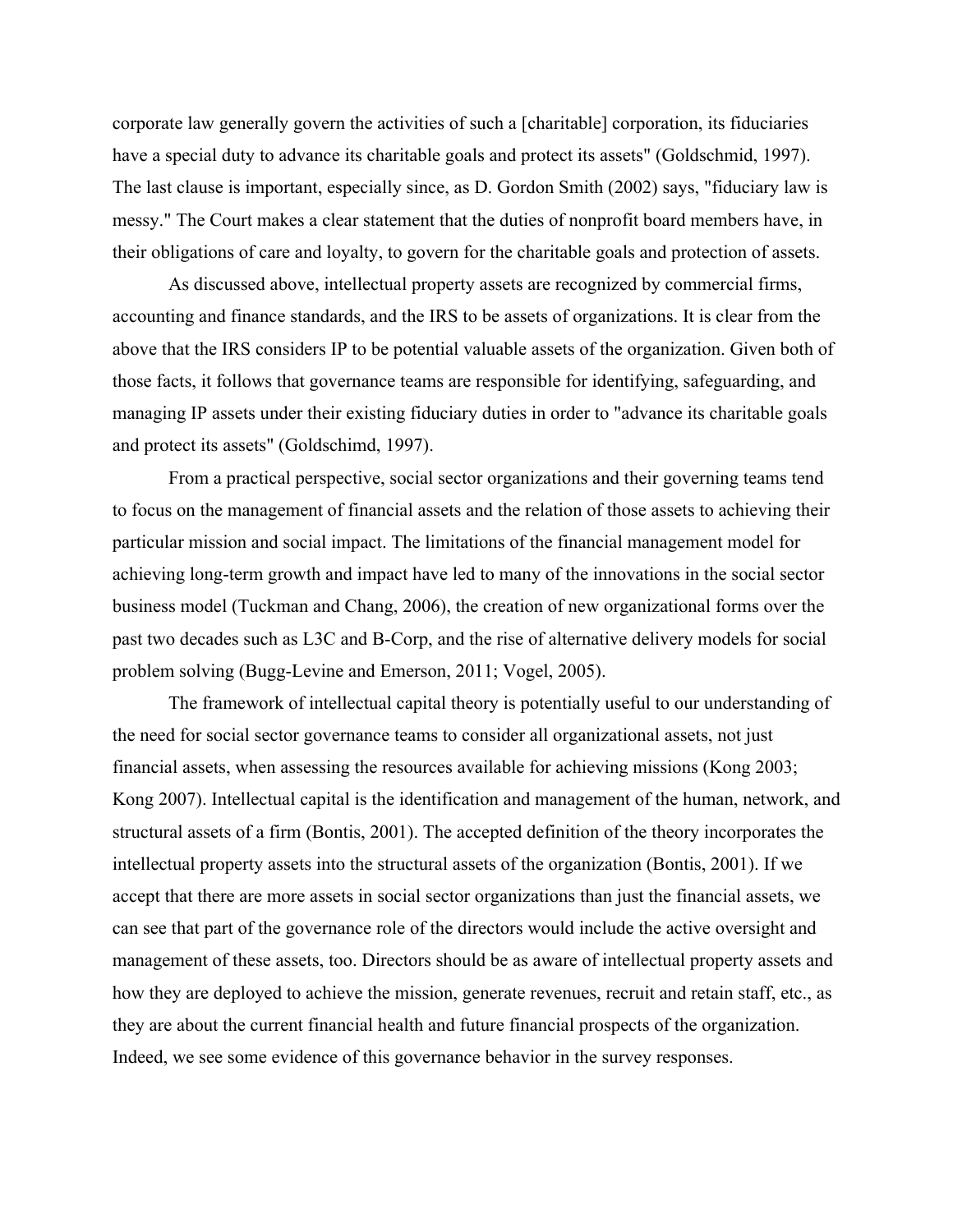To be clear, this thesis that it is a fiduciary duty of governance teams to include the oversight of IP assets is not to argue that nonprofit organizations utilize their IP for any of the commercial purposes, or in the competitive ways, that commercial firms do. Indeed there are reasons why that would be completely inappropriate for some organizations. Rather, what is important is that, as assets, they are critical components of how nonprofits are fulfilling their charitable purposes. The responses by the organizations completing the survey outline a number of non-monetary purposes for which they find their IP to be an important asset: donor and staff recruitment, reputation building, network building, policy reform/change, knowledge creation, and collaboration would be how we might classify those activities by nonprofits who are not commercially exploiting their IP assets. By not recognizing, safeguarding, and managing IP assets, governance teams are failing to fulfill a critical part of their fiduciary duties.

# **VII. Future Research**

Pick up almost any text on nonprofit management and the discussion of assets will focus primarily on the tangible assets of cash (and cash-like resources), buildings, land, and equipment. If there is a discussion of intangibles, it is likely "goodwill" that the organization has in the community or among its stakeholders. Even if a nonprofit is not particularly generative or innovative in creating intellectual property, it is very likely that at least one trade secret exists in even the most modest nonprofit: the donor contact and data lists. Donor information qualifies as a trade secret and is, arguably, one of the key resources (i.e. assets) of the organization. The survey responses also give a good indication that these are actual gaps in IP management that exist in their organizations. As the sector increasingly prioritizes innovation, the acceleration of problem solving, and the introduction of new organizational forms, the need for those in governance positions to be aware of and managing for all organizational assets is crucial. It is also important that staff identify and catalog the knowledge assets being used, developed, and revised within the organization and communicate that to their governance teams.

However, we know that boards are often uniformed about the key components of the organizations they serve. They are disconnected from the day-to-day operations, and, as Goldschmid (1997) notes, are faced with providing management and fiduciary duties to increasingly complex organizations with many lines of business, which may be outside the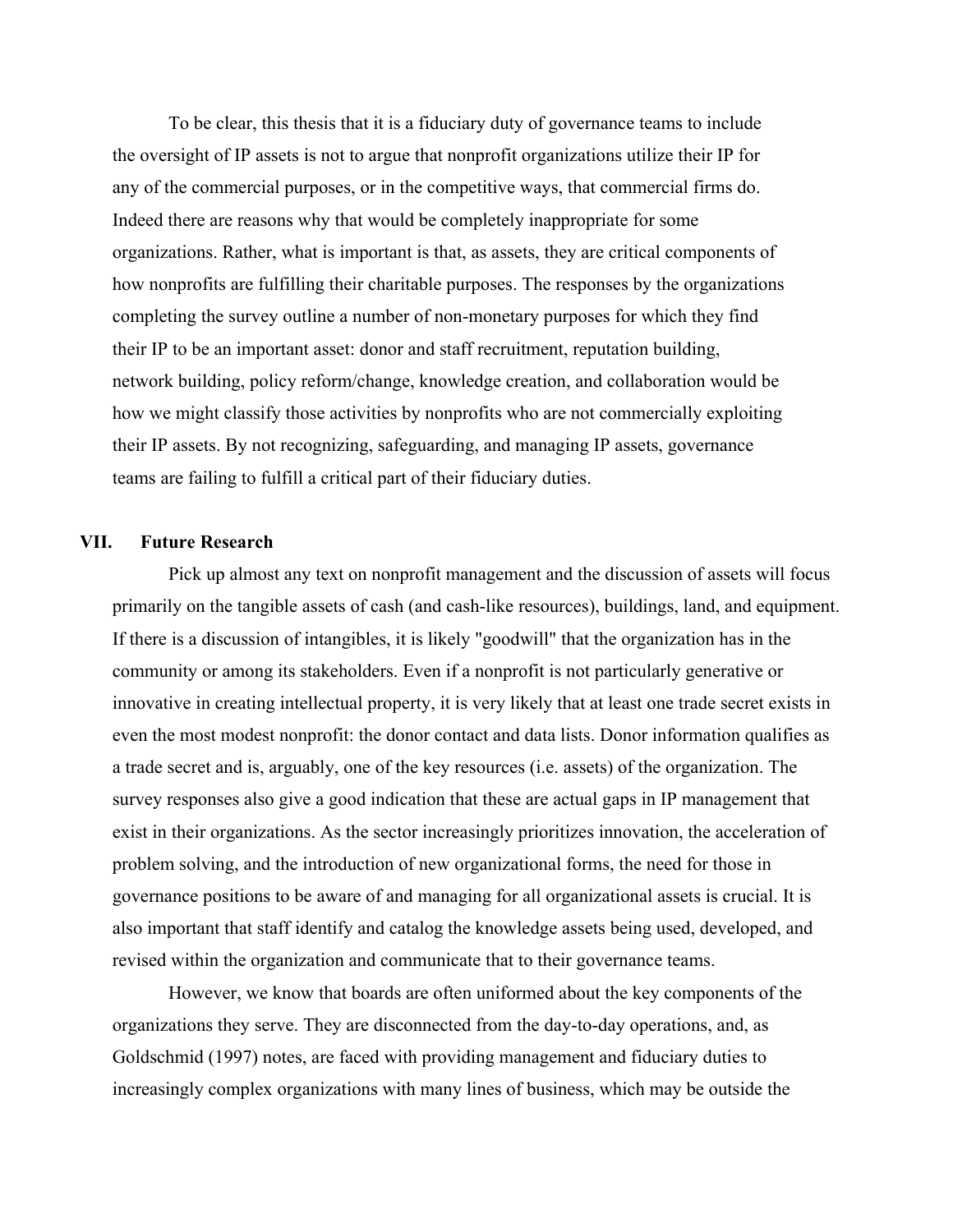individual directors expertise and knowledge. This reality is complicated by what the survey data above bears out: nonprofit organizations are creating IP. They are, in turn, leveraging that IP for various strategic purposes. The governance teams surveyed do appear to be aware of the value of their IP assets and have made some efforts towards managing it as part of their fiduciary duties.

The responses from this survey provoke many questions for further study, though the questions that follow are by no means exhaustive. Most organizations that responded to the survey had multiple forms of intellectual property within their organizations. These SEs were likely to have a better understanding of innovation and IP based on their categorization as social enterprises. What would the data look like in a survey set of any kind of 501c3 organizations? Are SEs more aware of and actively managing IP than any other 501c3?

The professionals working in the sector are knowledgeable, but their knowledge may be in a particular area of service expertise that would not have provided exposure to intellectual property management. Some additional lines of inquiry might include: What is the general knowledge of governance teams about intellectual property? Do they know how to identify it? Do they have the practical and technical skills to identify and evaluate it for the nonprofit? What knowledge do they have of the strategic uses of intellectual property? What knowledge do they have of how to align the mission, values, and activities of the organization to any intellectual property management strategy that they might choose?

The sample is too small to know how representative it is across the SE landscape. In addition to a larger sample and response rate, the data collected with this survey would be enhanced with information about the age of the SE, the composition of the board of directors, the number of staff and constituents served, and financial statements. This information could be used to show how differences in IP management correlate to the financial and impact metrics of the SE. We could also begin to assess if there are differentiations in the knowledge and skills of the governance team and how that impact the fiduciary oversight of IP assets.

It is clear that, at least among those that participated in the survey, SEs are able to identify IP among the organization's assets and that most take the necessary steps to ensure legal protection. Further, some will even defend their legal rights by taking action against infringers. Opting to undertake legal action is one way of executing fiduciary duty to safeguard an IP asset. This prompts questions of whether SEs are more apt to take legal action, in general, to protect IP, or if this is true of all non-profits. How do they scan for infringers? Are certain types of IP more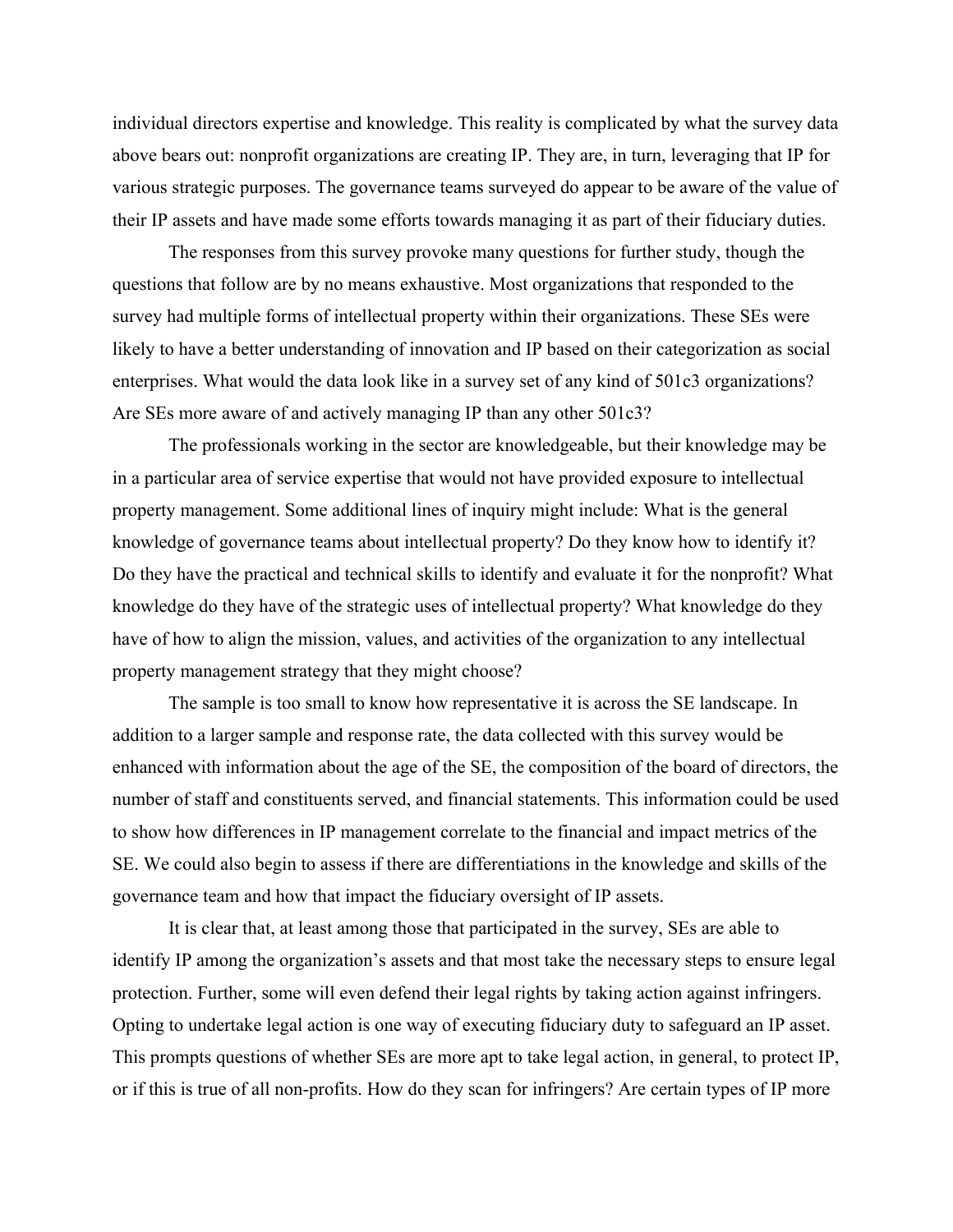zealously defended than others? What legal recourse do they take and what resources do they expend in that process?

Only slightly more than half of the respondents with IP also have written policies for management and strategic use of their IP. By far, the most common policy is on non-disclosure when partnering with other organizations, making protection of the IP a clear priority. Also common among the written policies are standards for brand and trademark display which signals that this is important to the organization. Policies on strategic use, non-compete clauses, and enforcement of rights through legal means were less common, but this does not prove that organizations do not manage the IP via these methods. It only indicates that these processes are not a part of codified internal controls. Future inquiries could look at governance team management of IP versus the written policies to discover whether SEs forgo written policies but are still active and strategic IP managers, which is what the respondents' answers to questions about leveraging IP seem to imply. It would also be useful to know the form and function of IP within an organization to know if certain policies or management tools are even necessary. For example, if an SE's only IP is its logo, which is a trademark, is a policy on non-compete clauses necessary?

SEs responded that IP management is a mix of strategies. Only one firm licensed IP, leveraged it for revenue generation, and incorporated it into market expansion opportunities. The same firm uses IP to recruit both employees and board members. However, that organization did not use it to leverage investors via government grants or contracts. The rest of the 19 respondents ranged from indicating none of those strategies to a mix of, on average, 3 or 4 strategies. IP strategy maximization is not required of firms and may not be relevant to many firms. Future investigations could look at the type and function of a firm's intellectual property and compare it to the management strategies utilized and correlate it to specific organizational goals for revenue generation, recruitment, niche protection, and scaling/growth.

Finally, the number of follow-up emails from respondents interested in the results indicates a high level of interest in some organizations for comparing and understanding the landscape of IP strategy and management in SE. Given the prevalence of intellectual property in non-profits, this knowledge could be useful to the entire non-profit sector by providing another set of strategies that manage IP assets to help governance teams achieve mission. Indeed, more robust IP asset data and opportunities for educating professionals in the nonprofit sector on the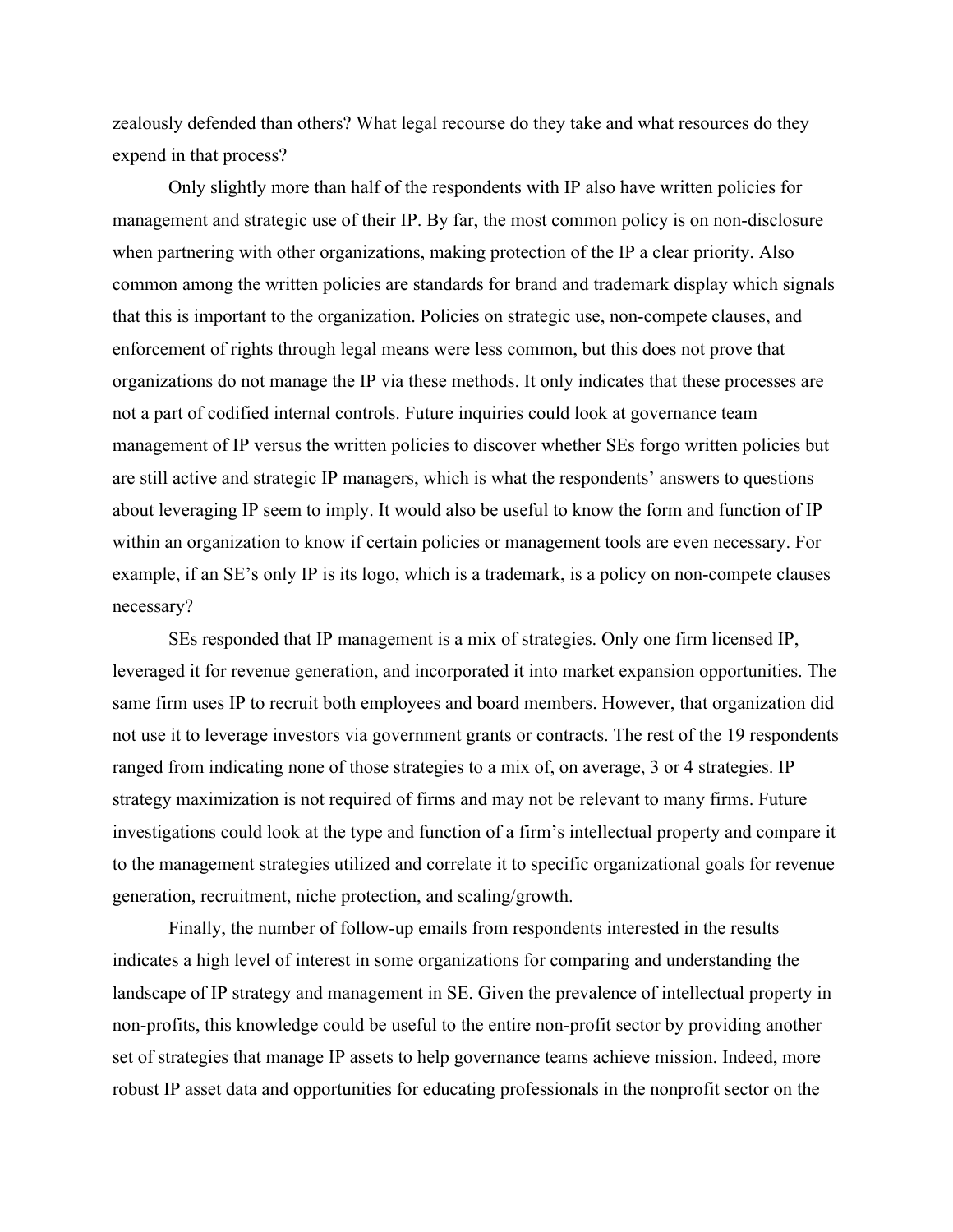utilization and strategic management of IP assets would be beneficial to the entire sector. More time, resources, and different methodologies could very quickly add to the baseline data collected from this small sample. This thesis and underlying survey is, hopefully, a starting place for future research into the role of governance teams in identifying, safeguarding, and managing IP assets as part of their fiduciary duties.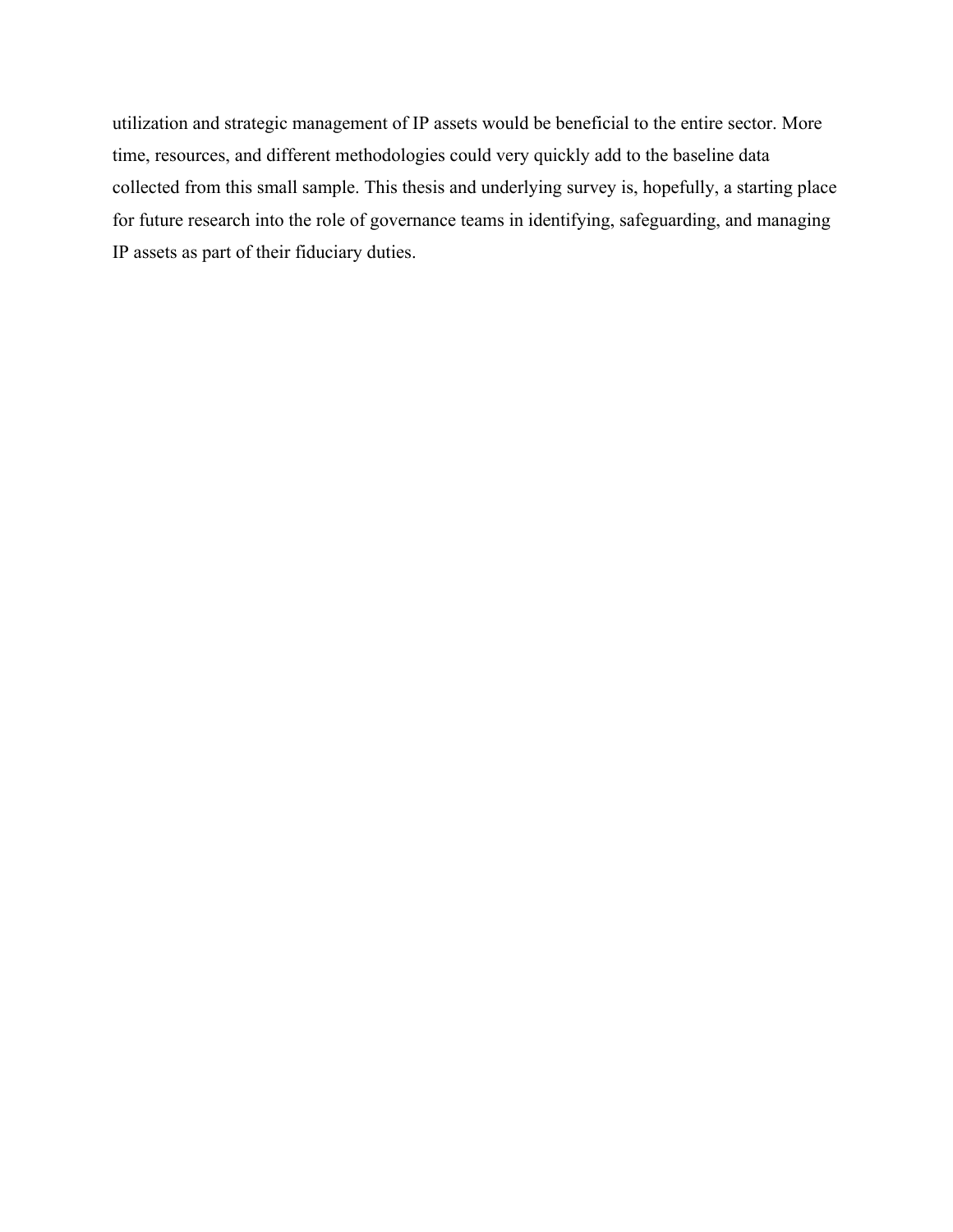## **References**

- Akin, Gump, Strauss, Hauer & Feld, LLP. (2007). *Intellectual property alert*. [online] Washington, DC: DC Bar CED and Akins Gump. Available at: http://www.pbpatl.org.wp-contet/uploads/2011/12/IPforNonprofitsDCBar1.pdf [Accessed 05 January 2014].
- Bingham, A. and Spradlin, D., 2011. *The open innovation marketplace: creating value in the challenge driven enterprise*. Upper Saddle River, NJ: FT Press.
- Bloom, M. G., 2011. University and non-profit organization licensing in the United States: Past, present and in the future—part I. *The Licensing Journal*, May Issue, pp. 1-9.
- Bloom, M. G., 2011. University and non-profit organization licensing in the United States: Past, present and in the future—part II. *The Licensing Journal*, June/July Issue, pp. 9-16.
- Bontis, N., 2001. Assessing knowledge assets: a review of the models used to measure intellectual capital. *International Journal of Management Reviews*, 3(1), pp.41-60.
- Brody, E., 2006. The legal framework of nonprofit organizations. In: W.W. Powell and R. Steinberg, eds. 2006. *The non-profit sector: a research handbook*. New Haven, CT: Yale University Press. Ch. 11.
- Bugg-Levine, A. and Emerson, J., 2011. *Impact investing: transforming how we make money while making a difference*. San Francisco, CA: Jossey-Bass.
- Clowney, S., 2011. Property in law: Government rights in legal innovations. *Ohio State Law Journal*, *72*(2), 2-56.
- Fisher, III, W.W. and Oberholzer-Gee, F., 2013. Strategic Management of Intellectual Property: an integrated approach. *California Management Review*, 55(4), Summer Issue, pp. 157- 183.
- Fishman, J.J. and Schwarz, S., 2010. *Nonprofit organizations: cases and materials*. 4<sup>th</sup> ed. New York, NY: Foundation Press.
- Goldschmid, H., 1998. The fiduciary duties of nonprofit directors and officers: Paradoxes, problems, and proposed reforms. *Journal of Corporation Law*, 23(4).
- Gosseries, A., Marciano, A. and Strowel, A. eds., 2008. *Intellectual property and theories of justice*. New York, NY: Palgrave Macmillan.
- Henkel, J., Baldwin, C.Y., and Shih, W., 2012. (working paper) *IP Modularity: profiting from innovation by aligning product architecture with intellectual property*. [online] Available at: http://www.hbs.edu/faculty/Publication%20Files/13-012\_a4492d1d-8ab9-4a9c-9a04- 67a848111dfa.pdf [Accessed 12 January 2016].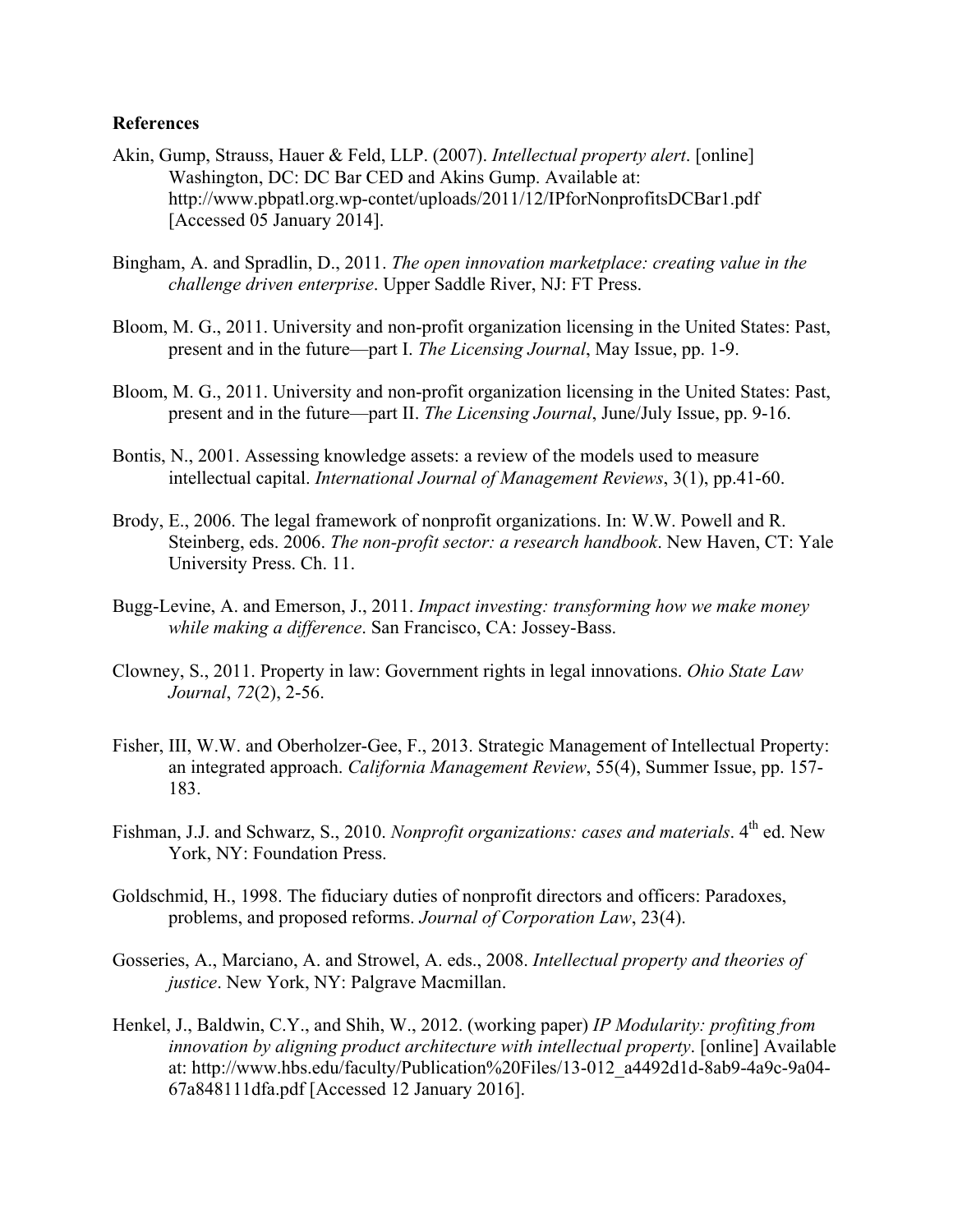- Internal Revenue Service, 2017. Form 1023. Available at: https://www.irs.gov/pub/irspdf/f1023.pdf
- Internal Revenue Service, 2018. Applying for tax exempt status. Available at: https://www.irs.gov/charities-non-profits/form-1023-information-about-ownership-ofintellectual-property. [Accessed 06 June 2018].
- Jewell, C., 2013. IP and Philanthropy: the Gates Foundation's approach. *WIPO Magazine*, [online] Available at: http://www.wipo.int/wipo\_magazine/en/2013/04/article\_0006.html [Accessed 05 May 2015].
- Johnson, L.D., Neave, E.H., Pazderka, B., 2001. *Knowledge, innovation and share value*. [online] Queen's Centre for Knowledge-Based Enterprises. Available at: http://www.business.queensu.ca/kbe [Accessed 02 February 2016].
- Kong, E., 2003. Using intellectual capital as a strategic tool for non-profit organisations. *The International Journal of Knowledge, Culture and Change Management*, 3, pp. 467-474.
- Kong, E., 2007. The strategic importance of intellectual capital in the non-profit sector. *Journal of Intellectual Capital*, 8(4), pp. 721-731.
- Landes, W. M. and Posner, R. A., 2003. *The economic structure of intellectual property law*. Cambridge, MA: The Belknap Press of Harvard University Press.
- Lenkowsky, L., 2013. *Discussion on IP rights of employees and volunteers in nonprofits*. [video call] (Personal communication, 2 May 2013).
- Phelps, M. and Kline, D., 2009. *Burning the ships: intellectual property and the transformation of Microsoft*. Hoboken, NJ: John Wiley & Sons, Inc.
- Roijakkers, N., Leten, B., Vanhaverbeke, W., Clerix, A., and Ven Helleputte, J., 2013. Orchestrative innovation ecosystems. In: DRUID, *35th DRUID Celebration Conference 2013*. Barcelona, Spain, 17-19 June 2013. Barcelona: ESADE Business School.
- Smith, D. G., 2002. The critical resource theory of fiduciary duty. *Vanderbilt Law Review*, 55, pp. 1399-1497. Available at: http://digitalcommons.law.byu.edu/faculty\_scholarship/32
- Social Impact Exchange, 2014. *S&I 100 Index*. [online] Available at: http://www.socialimpactexchange.org/exchange/si-100 [Accessed 15 February 2014].
- Strickland, Jr., W. E., 2013. *IP strategy at Manchester Bidwell Corporation*. [conversation] (Personal communication, 22, February 2013).
- Tripp, K. D., 2013. It's not all about growth for social enterprises. *HBR Blog Network*, [blog] 21 January. Available at: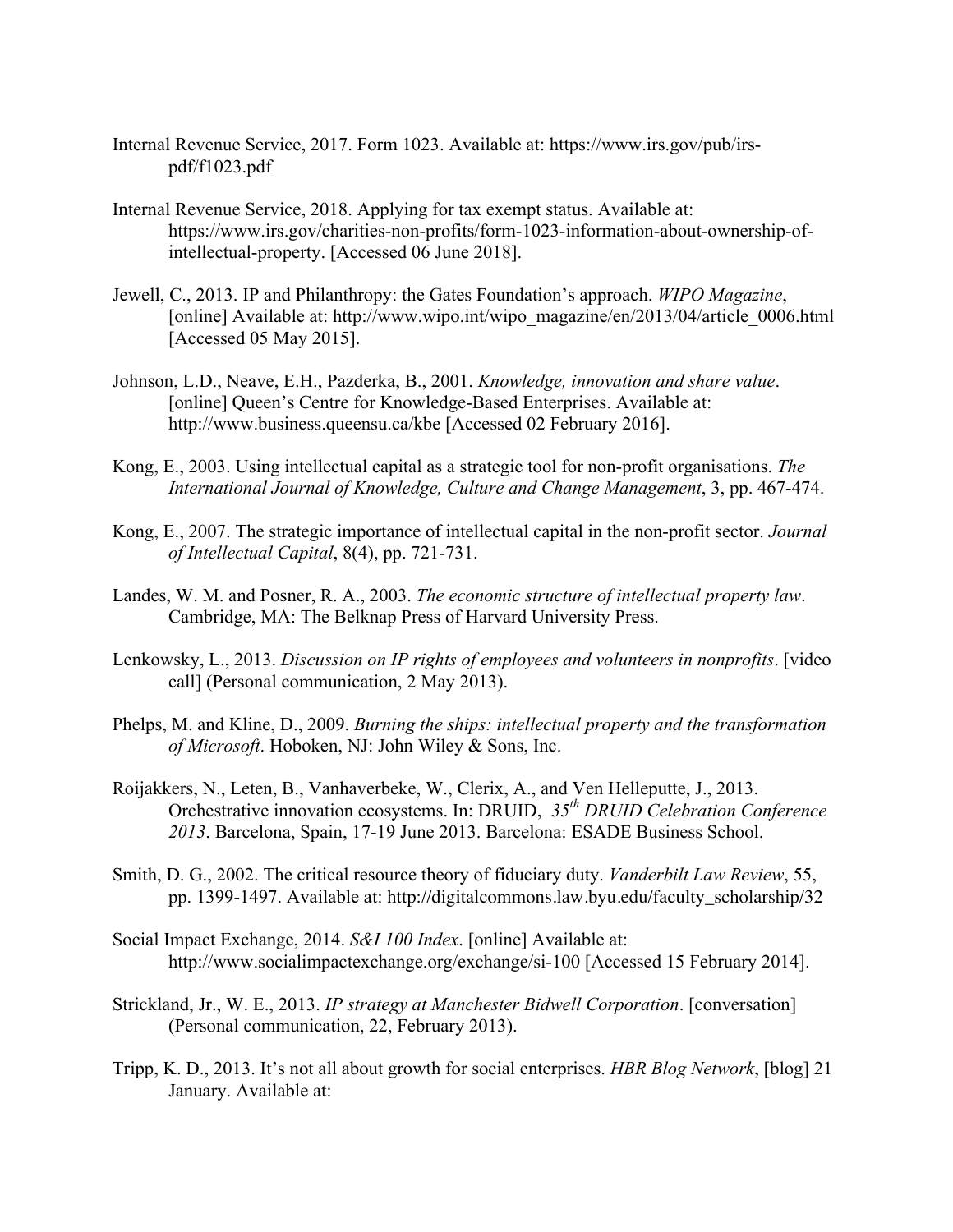http://blogs.hbr.org/cs/2013/01/its\_not\_all\_about\_growth\_for\_s.html [Accessed 21 January 2013].

- Tuckman, H.P. and Chang, C.F., 2006. Commerical activity, technological change, and nonprofit missions. In: W.W. Powell and R. Steinberg, eds. 2006. *The non-profit sector: a research handbook*. New Haven, CT: Yale University Press. Ch. 27.
- Vogel, D., 2005. *The market for virtue: the potential and limits of corporate social responsibility*. Washington, D.C.: Brookings Institution Press.
- World Intellectual Property Office, 2011. *World Intellectual Property Report: the changing face of innovation*. [pdf] Geneva: Word Intellectual Property Office. Available at: http://www.wipo.int/edocs/pubdocs/en/intproperty/944/wipo\_pub\_944\_2011.pdf [Accessed 09 December 2015].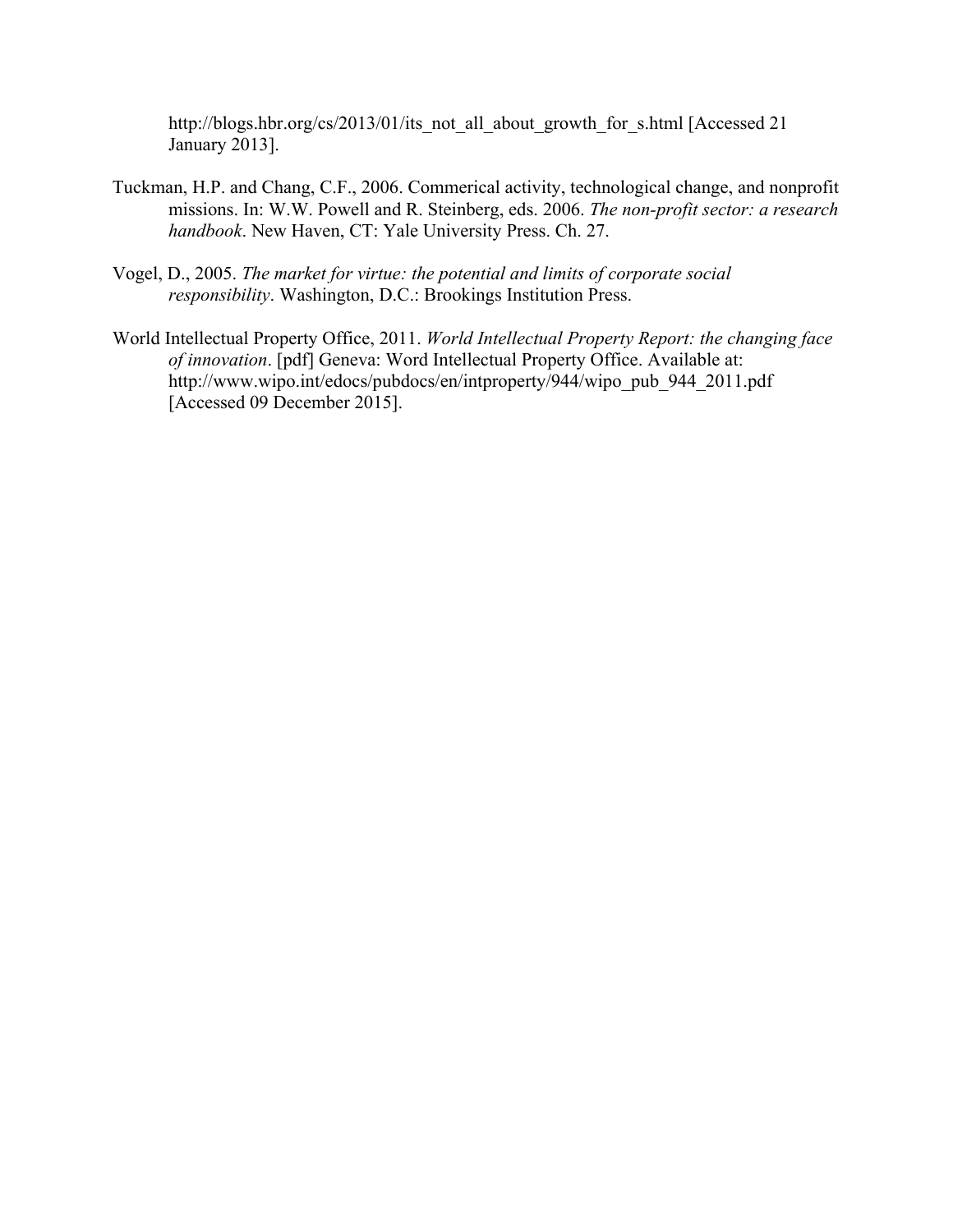# **Appendix A**

Thank you for participating in this survey of intellectual property in the nonprofit sector. The survey should take approximately 15 minutes to complete and all responses will remain confidential. Please limit your responses to reflect only the organization at which you currently work.

Please indicate which of the following forms of intellectual property the organization has as part of its assets, brand, services, marketing and/or program materials. Please check all that apply.

|        | Trademark                            |
|--------|--------------------------------------|
| $\Box$ | Copyright                            |
|        | Trade secret                         |
|        | Patent                               |
| ш      | Other (please describe in box below) |
|        | None of the above                    |
|        |                                      |

In the previous question you indicated that the organization has trademark, copyright, or both. Please indicate which, if any, are officially registered.

- О Copyright is registered with the U.S. Copyright Office
- $\mathbb{C}^-$ Trademark is registered with the U.S. Patent & Trademark Office
- O Both are registered
- O Neither are registered
- 0 I don't know

Does the organization have a written policy (or policies) regarding the intellectual property?

- О Yes
- О. No
- О. I don't know

What does that policy (or policies) cover? Please check all that apply.

- П Licensing of intellectual property
- П Sale or transfer of intellectual property

П Safeguarding intellectual property through non-disclosure agreements when partnering with other organizations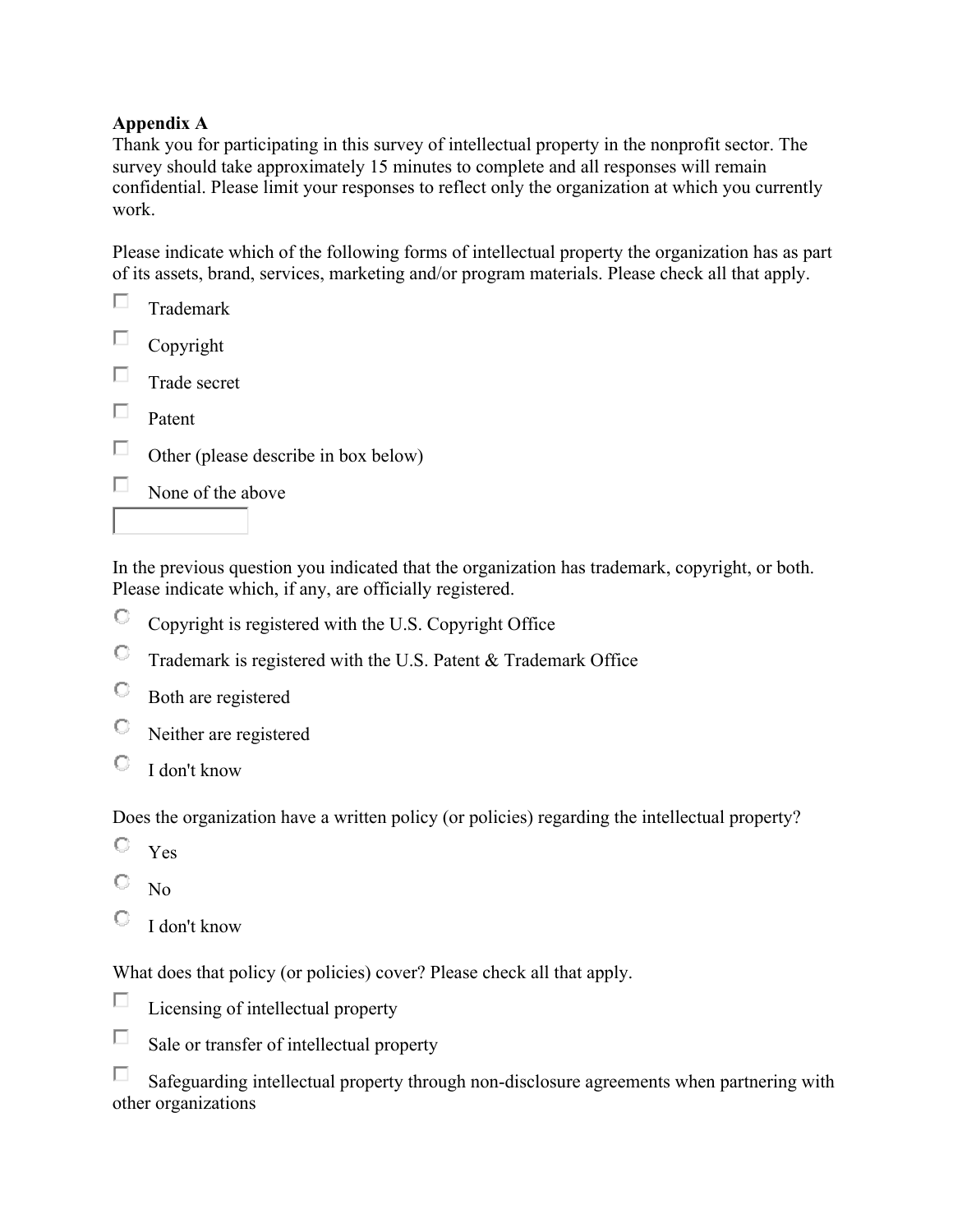П Registration of intellectual property with relevant governmental agencies (e.g., U.S. Patent Office)

П Using intellectual property as a strategic tool

П Enforcement of intellectual property rights through legal means (e.g., . patent enforcement or copyright infringement)

- П Non-compete clause in employment agreements
- П Proper use and display of brand and trademark
- $\Box$ Other (please describe in the box below)

Who suggested the need for intellectual property policies?

- О Board of Directors, or similar
- O Management
- О. Outside legal counsel
- $\bigcirc$ Other (please describe in box below)

Who has the day-to-day responsibility for intellectual property within the organization?

- O CEO/Executive Director
- O COO
- 0 CIO
- $\circ$ Chairman of the Board, or similar
- $\mathbb{C}^-$ Other (please describe in box below)

Is this responsibility outlined in a policy?

- O Yes
- О No

Has your organization ever enforced its intellectual property rights through legal action?

- O Yes
- о No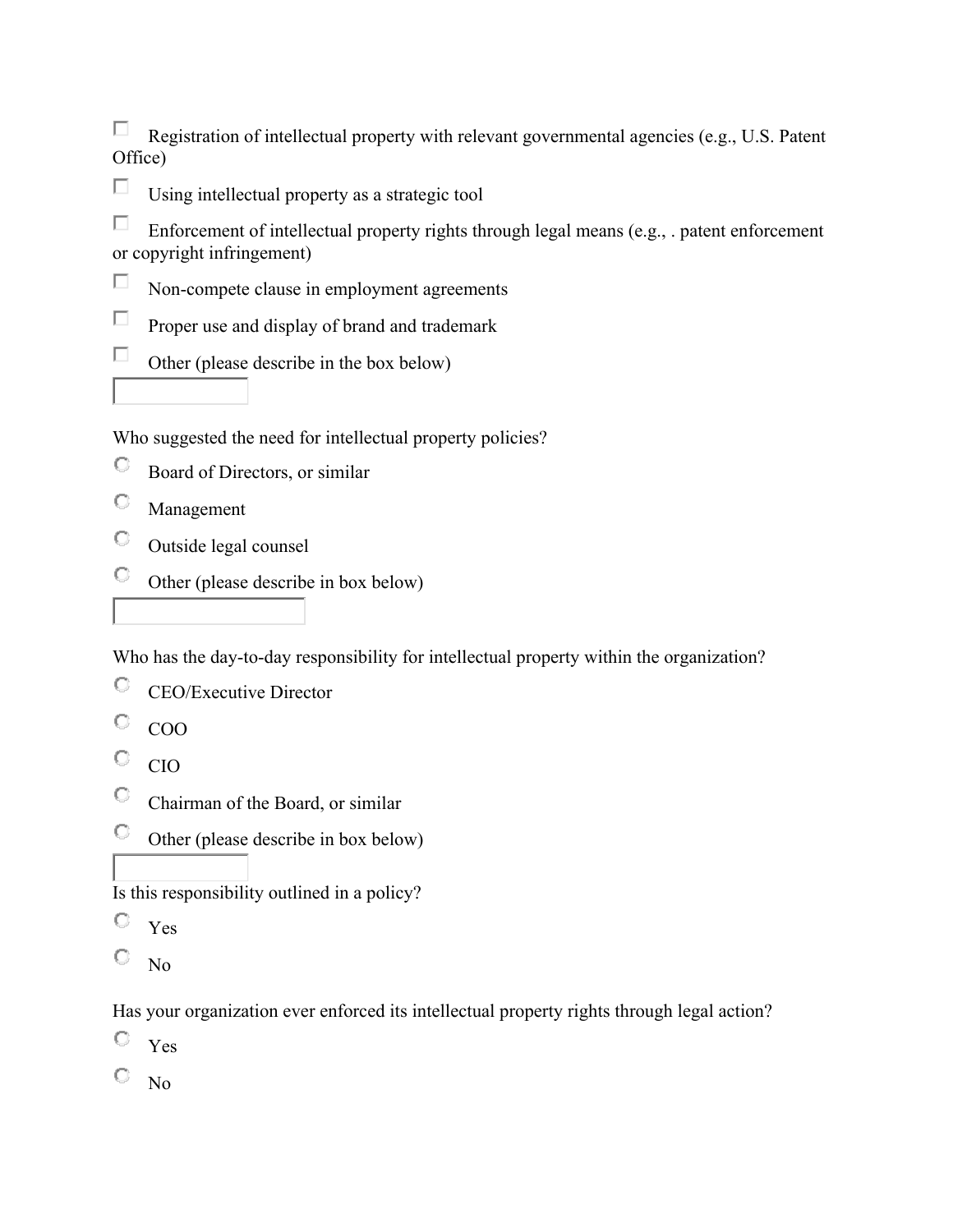$\bigcirc$  I don't know

Was any of the organization's intellectual property created with funds from a foundation or government agency?

 $\circ$ Yes

О No

 $\mathbb{C}$  I don't know

Does the funder retain any rights to the intellectual property their funds developed?

- O. Yes
- 0. No
- О Depends on the funder
- O I don't know

Does the organization hold the rights to the intellectual property developed with a funders money?

- О Yes
- 0. No
- O Depends on the funder
- O I don't know

Does an employee of the organization hold the rights to any of the intellectual property in use by the organization?

O Yes

О No

О I don't know

Is there a policy regarding the vesting of rights for intellectual property developed while a person is employed by the organization?

Yes

0. No

 $\bigcirc$  I don't know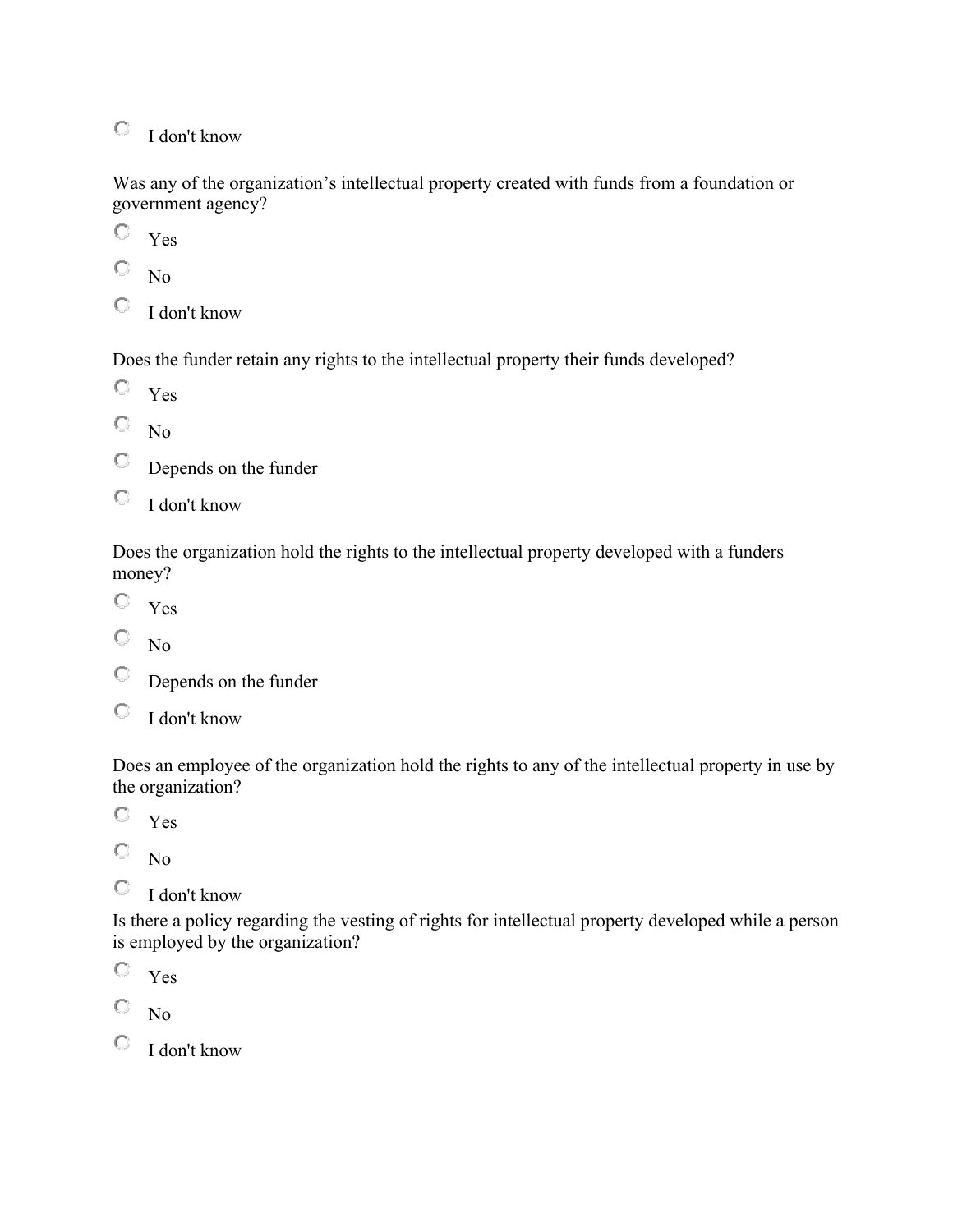Who is authorized to make decisions regarding the use of intellectual property on behalf of the organization?

O CEO/Executive Director

О. COO

- О. CIO
- $\mathbb{C}^-$ Chairman of the Board, or similar
- $\mathbb{C}$ Other (please indicate in box below)

Is this decison-making authority outlined in a policy?

- O Yes
- О No

Does the organization license any of its intellectual property to other users?

- 0. Yes
- 0. No

Does the organization charge a fee for the license to the intellectual property?

- $\mathbb{C}^-$ Yes
- 0. No
- 0. Sometimes

Who do you license your intellectual property to? (Please check all that apply.)

П For profit organizations

П Non profit organizations

 $\Box$ Government agencies

Are licensees permitted to modify the intellectual property for their own purposes?

- О Yes
- О. No

Do licensees need to seek permission before making modifications to the intellectual property?

 $\circ$   $Yes$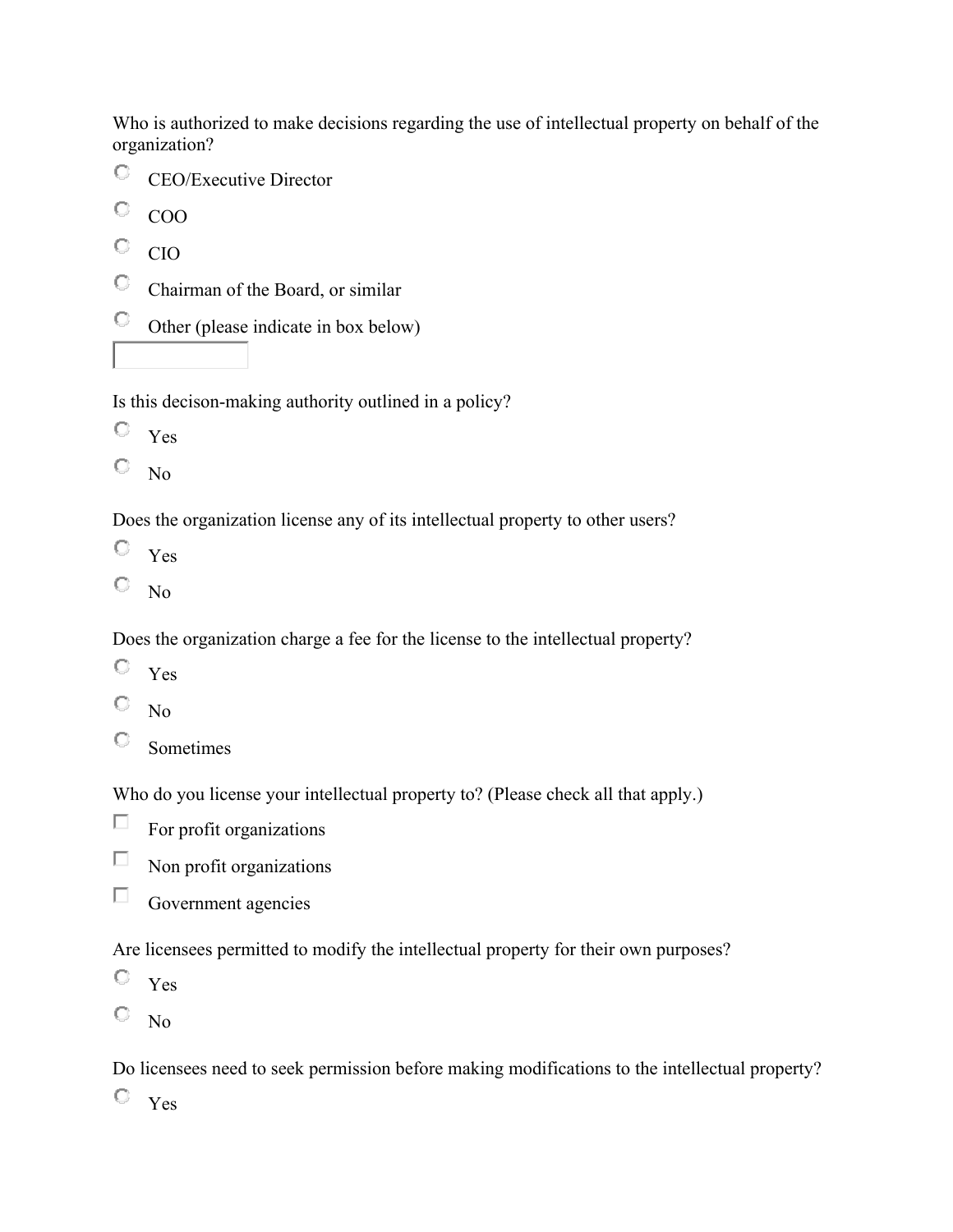$\overline{\mathbb{O}}$  No

Are licensees authorized to sell the intellectual property to others?

Yes

О No

Are licensees authorized to give the intellectual property to others as long as they do not charge for it?

- Yes
- 0. No

Is the organization's intellectual property used to earn income?

- O Yes
- 0. No
- O I don't know

How is intellectual property used to earn income? Please check all that apply.

- $\Box$ Program fees
- $\Box$ Sales
- П Contracts to provide goods or services

Is the organization's intellectual property leveraged to create partnership opportunities with other organizations or agencies?

- О. Yes
- О No
- О I don't know

What is the primary purpose of the partnerships leveraged through intellectual property? Please check all that apply.

П Reach new constituents

П. Advocate

 $\Box$ Generate revenue

 $\Box$ Other (please describe in text box below)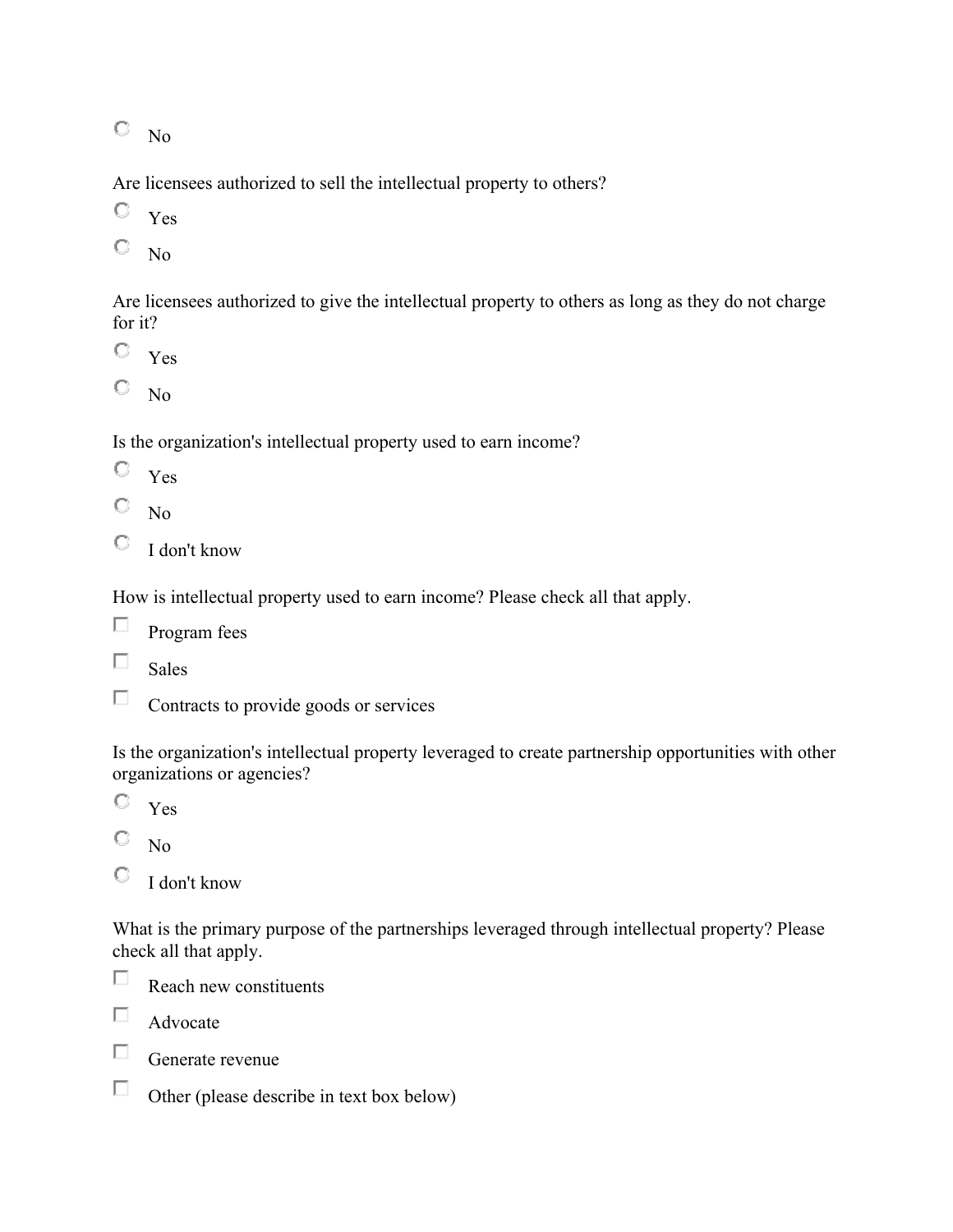Does the organization leverage the intellectual property to grow or scale the organization?

- О Yes
- О No
- $\begin{array}{cc} \n\mathbb{C} & I \n\end{array}$  don't know

Does the organization have specific growth/scaling goals?

- $\mathbb{C}^-$ Yes
- 0. No

Does the organization leverage the intellectual property to recruit employees or board members?

- О. Just employees
- О Just board members
- $\mathbb{C}^-$ Both employees and board members
- 0. Neither employees or board members
- 0. I don't know

Has leveraging the intellectual property resulted in a larger candidate pool in the organization's efforts to recruit either staff or board members?

- Yes
- О. No
- O I don't know

Does the organization leverage the intellectual property to seek grants or contracts from government agencies?

- О Yes
- О No
- О. I don't know

Does the organization have any current grants or contracts from government agencies that incorporate the use of any of the organization's intellectual property to achieve the goals/deliverables of the agreement?